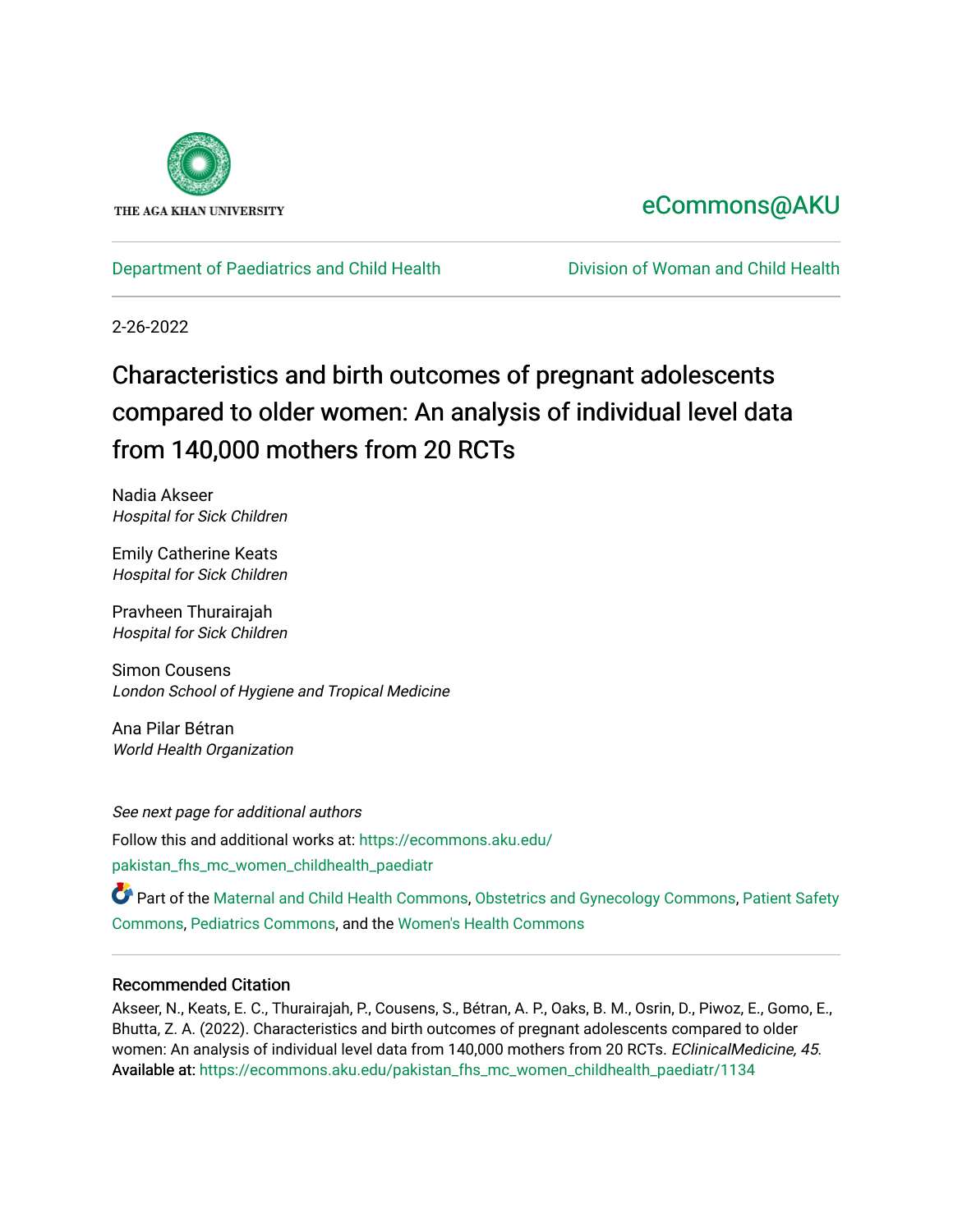## Authors

Nadia Akseer, Emily Catherine Keats, Pravheen Thurairajah, Simon Cousens, Ana Pilar Bétran, Brietta M. Oaks, David Osrin, Ellen Piwoz, Exnevia Gomo, and Zulfiqar Ahmed Bhutta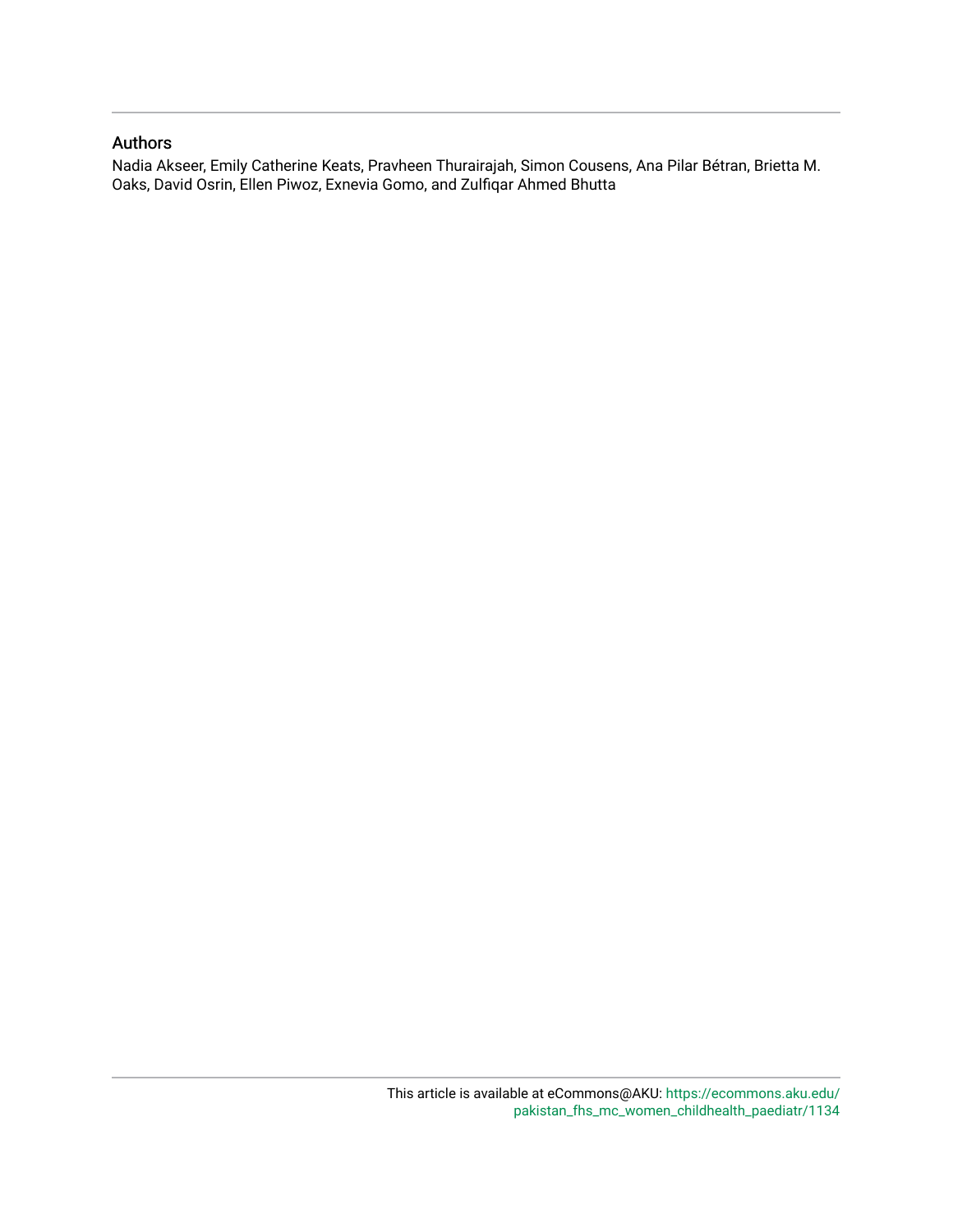## Characteristics and birth outcomes of pregnant adolescents compared to older women: An analysis of individual level data from 140,000 mothers from 20 **RCTs**

N[a](#page-2-0)dia Akseer,<sup>a[,2](#page-2-1)</sup> Emily Catherine Keats,<sup>a,2</sup> Pravheen Thurairajah,<sup>a</sup> Simon Cousens,<sup>[b](#page-2-2)</sup> Ana Pilar Bétran,<sup>e</sup> Brietta M. Oaks,<sup>[f](#page-2-4)</sup> David Osrin,<sup>[g](#page-2-5)</sup> Ellen Piwoz,<sup>[h](#page-2-6)</sup> Exnev[i](#page-2-7)a Gomo,<sup>i</sup> Faru[k](#page-2-9) Ahmed,<sup>i</sup> Henrik Friis,<sup>k</sup> José Be[l](#page-2-10)izán,<sup>i</sup> Kathryn Dewey,<sup>[m](#page-2-11)</sup> Keith West,<sup>[n](#page-2-12)</sup> Lieven Huyb[r](#page-2-16)egt[s](#page-2-17), $^\circ$  Lingxia Zeng, $^p$  $^p$  Michael J. Dibley, $^q$  $^q$  N[o](#page-2-13)el Zagre, $^r$  Parul Chris[t](#page-2-18)ian, $^s$  Patrick Wilfried Kolsteren, $^t$  Pernille Kaestel, $^u$  $^u$ Robert E. Bl[a](#page-2-0)[c](#page-2-24)k, $^{\vee}$  $^{\vee}$  $^{\vee}$  Shams El Arifeen, $^{\omega}$  Ulla Ashorn, $^{\chi}$  Wafaie Fa[w](#page-2-21)zi, $^{\jmath}$  an[d](#page-2-25) Zulfiqar Ahmed Bhutta  $^{a,c,d}$ The Global Young Women's Nutrition Investigators Group<sup>[1](#page-2-27)</sup>

- <span id="page-2-0"></span><sup>a</sup>Centre for Global Child Health, Hospital for Sick Children, Toronto, ON M5G 0A4, Canada
- <span id="page-2-2"></span>**<sup>b</sup>London School of Hygiene and Tropical Medicine, London, United Kingdom**
- <span id="page-2-24"></span><sup>c</sup>Dalla Lana School of Public Health, University of Toronto, Toronto, Canada
- <span id="page-2-25"></span><sup>d</sup>Institute for Global Health and Development, The Aga Khan University, Karachi, Pakistan
- <span id="page-2-3"></span>e World Health Organization, Switzerland
- <span id="page-2-4"></span>f University of Rhode Island, United States
- <span id="page-2-5"></span><sup>g</sup>Institute for Global Health, University College London, United Kingdom
- <span id="page-2-6"></span><sup>h</sup>The Bill and Melinda Gates Foundation, United States
- <span id="page-2-7"></span>i University of Zimbabwe, Zimbabwe
- <span id="page-2-8"></span>*i***Griffith University, Australia**<br><sup>k</sup>University of Copenhagen
- <span id="page-2-9"></span>University of Copenhagen, Denmark
- <span id="page-2-10"></span>UNC Chapel Hill, United States
- <span id="page-2-11"></span>mUniversity of California, Davis, United States
- <span id="page-2-12"></span><sup>n</sup> Johns Hopkins Bloomberg School of Public Health, United States
- <span id="page-2-13"></span><sup>o</sup>International Food Policy Research Institute, United States
- <span id="page-2-14"></span><sup>p</sup>School of Public Health, Xi'an Jiaotong University Health Science Centre, China<br><sup>9Tho University of Sydnov, Australia</sup>
- <span id="page-2-16"></span><span id="page-2-15"></span><sup>q</sup>The University of Sydney, Australia
- <sup>r</sup>UNICEF Regional Office for West and Central Africa, Senegal<br><sup>5</sup> Johns Hopkins Bloomborg School of Public Hoalth, United S
- <span id="page-2-17"></span>Johns Hopkins Bloomberg School of Public Health, United States
- <span id="page-2-18"></span>t Ghent University, Belgium
- <span id="page-2-19"></span><sup>u</sup>University of Copenhagen, Denmark
- <span id="page-2-20"></span>v Johns Hopkins Bloomberg School of Public Health, United States
- <span id="page-2-21"></span>wICDDRB, Bangladesh
- <span id="page-2-22"></span>x Faculty of Medicine and Health Technology, Tampere University, Finland
- <span id="page-2-23"></span><sup>y</sup> Harvard T.H. Chan School of Public Health, United States

## Summary

Background Adolescence is a critical period of maturation when nutrient needs are high, especially among adolescents entering pregnancy. Using individual-level data from 140,000 participants, we examined socioeconomic, nutrition, and pregnancy and birth outcomes for adolescent mothers (10−19 years) compared to older mothers in low and middle-income countries.

Methods This study was conducted between March 16, 2018 and May 25, 2021. Data were obtained from 20 randomised controlled trials of micronutrient supplementation in pregnancy. Stratified analyses were conducted by age

<span id="page-2-26"></span>\*Corresponding author at: Centre for Global Child Health, Hospital for Sick Children, Toronto, ON M5G 0A4, Canada. E-mail addresses: [nakseer1@jhu.edu](mailto:nakseer1@jhu.edu) (N. Akseer), [emily.keats@sickkids.ca](mailto:emily.keats@sickkids.ca) (E.C. Keats), [simon.cousens@lshtm.ac.uk](mailto:simon.cousens@lshtm.ac.uk)

(S. Cousens), [betrana@who.int](mailto:betrana@who.int) (A.P. Betran), [boaks@uri.edu](mailto:boaks@uri.edu) (B.M. Oaks), [d.osrin@ucl.ac.uk](mailto:d.osrin@ucl.ac.uk) (D. Osrin), [f.ahmed@griffith.edu.au](mailto:f.ahmed@griffith.edu.au)

(F. Ahmed), [hfr@nexs.ku.dk](mailto:hfr@nexs.ku.dk) (H. Friis), [kgdewey@ucdavis.edu](mailto:kgdewey@ucdavis.edu) (K. Dewey), [kwest1@jhu.edu](mailto:kwest1@jhu.edu) (K. West), [l.huybregts@cgiar.org](mailto:l.huybregts@cgiar.org) (L. Huybregts), [tjzlx@mail.xjtu.edu.cn](mailto:tjzlx@mail.xjtu.edu.cn) (L. Zeng), [michael.dibley@sydney.edu.au](mailto:michael.dibley@sydney.edu.au) (M.J. Dibley), [nzagre@unicef.org](mailto:nzagre@unicef.org) (N. Zagre),

[pchrist@jhu.edu](mailto:pchrist@jhu.edu) (P. Christian), [patrick.kolsteren@ugent.be](mailto:patrick.kolsteren@ugent.be) (P.W. Kolsteren), [rblack1@jhu.edu](mailto:rblack1@jhu.edu) (R.E. Black), [shams@icddrb.org](mailto:shams@icddrb.org)

<span id="page-2-27"></span><sup>1</sup> The Global Young Women's Nutrition Investigators Group members are listed at the end of the Article.

<span id="page-2-1"></span><sup>2</sup> Joint first author.

eClinicalMedicine 2022;45: 101309 Published online 26 February 2022 [https://doi.org/10.1016/j.](https://doi.org/10.1016/j.eclinm.2022.101309) [eclinm.2022.101309](https://doi.org/10.1016/j.eclinm.2022.101309)

<sup>(</sup>S. El Arifeen), [ulla.ashorn@tuni.fi](mailto:ulla.ashorn@tuni.fi) (U. Ashorn), [mina@hsph.harvard.edu](mailto:mina@hsph.harvard.edu) (W. Fawzi), [zulfiqar.bhutta@sickkids.ca](mailto:zulfiqar.bhutta@sickkids.ca) (Z.A. Bhutta).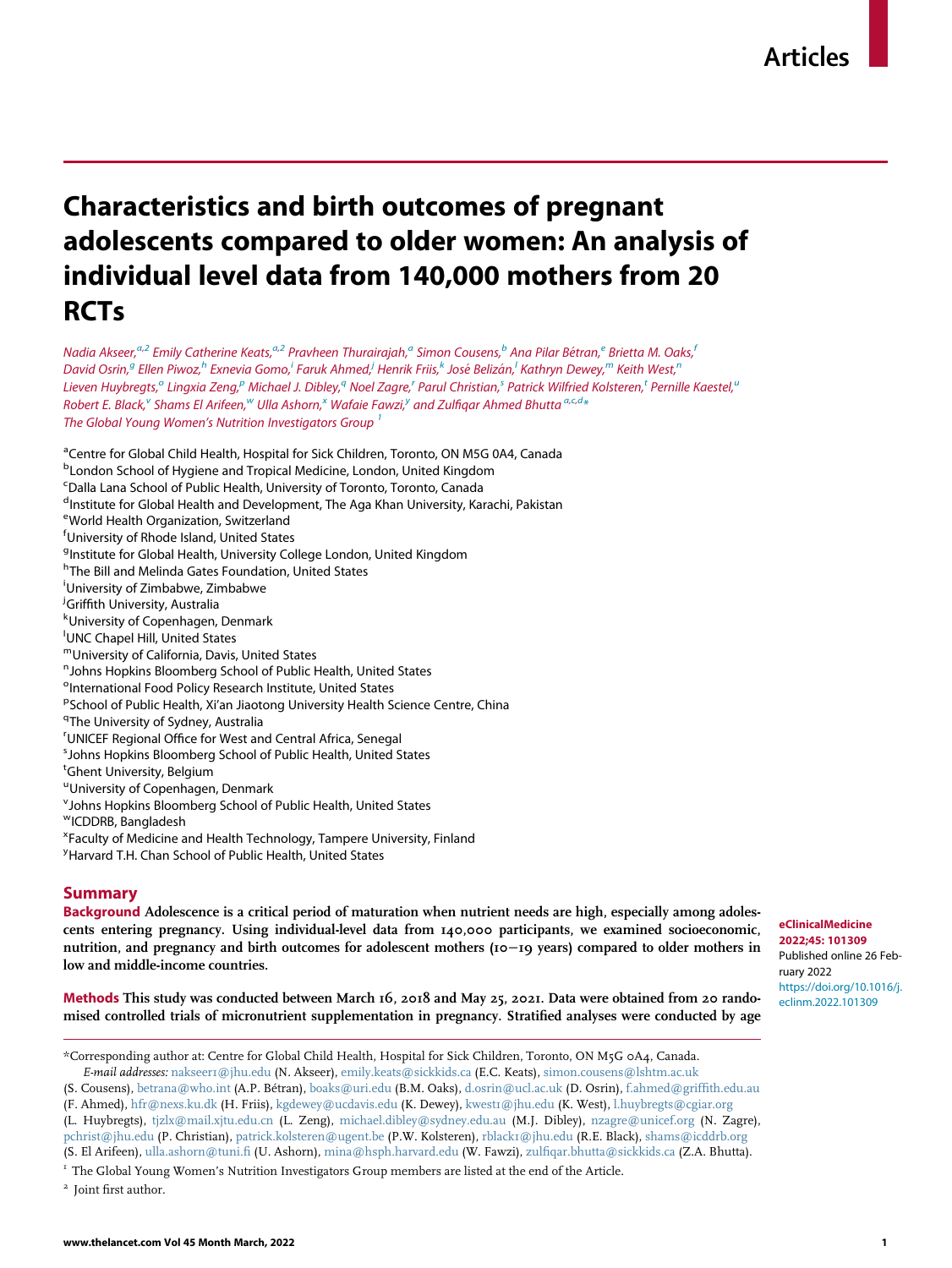(10−14 years, 15−17 years, 18−19 years, 20−29 years, 30−39 years, 40+ years) and geographical region (Africa, Asia). Crude and confounder-adjusted means, prevalence and relative risks of pregnancy, nutrition and birth outcomes were estimated using multivariable linear and log-binomial regression models with 95% confidence intervals.

Findings Adolescent mothers comprised 31.6% of our data. Preterm birth, small-for-gestational age (SGA), low birthweight (LBW) and newborn mortality followed a U-shaped trend in which prevalence was highest among the youngest mothers (10−14 years) and then reduced gradually, but increased again for older mothers (40+ years). When compared to mothers aged 20−29 years, there was a 23% increased risk of preterm birth, a 60% increased risk of perinatal mortality, a 63% increased risk of neonatal mortality, a 28% increased risk of LBW, and a 22% increased risk of SGA among mothers 10−14 years. Mothers 40+ years experienced a 22% increased risk of preterm birth and a 103% increased risk of stillbirth when compared to the 20−29 year group.

Interpretation The youngest and oldest mothers suffer most from adverse pregnancy and birth outcomes. Policy and programming agendas should consider both biological and socioeconomic/environmental factors when targeting these populations.

Funding Bill and Melinda Gates Foundation (Grant No: OP1137750).

Copyright  $\odot$  2022 The Author(s). Published by Elsevier Ltd. This is an open access article under the CC BY license (<http://creativecommons.org/licenses/by/4.0/>)

Keywords: Adolescence; Age; Determinants; Pregnancy; Birth outcomes

## Research in context

### Evidence before this study

We used the following search terms to examine the available evidence on risk factors and outcomes among pregnant adolescents in low-income and middleincome countries (LMICs): (adolescent (MeSH) or adolescen\* or teen\* or youth\*) and (pregnancy (MeSH) or pregnan\* or parity or gravid\*) and (pregnancy outcome (MeSH) or risk factors (MeSH) or outcome\* or risk\* or complication\*) and [LMIC filter provided by Cochrane]. The search was conducted on Nov 29, 2017, in Medline, and inclusion criteria included reviews published in 2000 or later on the topic. Synthesised results pointed to a complex interplay of factors that lead to adolescent pregnancies, including poverty, being out of school, being married, poor access to health services, and lacking in family and peer role models while associated outcomes included maternal mortality, preterm birth, low birthweight, neonatal mortality, and perinatal mortality.

## Added value of this study

This study will add to the evidence base for understanding risk factors and outcomes associated with adolescent pregnancies. Given that most of the existing evidence is cross-sectional, with few prospective evaluations, one of the major advantages is the study's use of individual-level participant data ( $N \sim 140,000$ ) from 20 micronutrient supplementation trials across Africa and Asia. In addition, we have disaggregated maternal age by 6 subgroups (10−14, 15−17, 18−19, 20−29, 30−39, and 40+ years) to better understand how risks and outcomes change across these sub-populations.

#### Implications of all the available evidence

This study highlights major differences in adverse outcomes across maternal age and supports previous research that found higher risks for adolescents and older mothers. It underscores the urgent need to prevent at-risk pregnancies and, where these pregnancies do occur, ensure that proper nutritional services, antenatal care, and care at birth are provided. This will be particularly important for the youngest mothers; and notably, for the oldest mothers (40+ years). Taken together, evidence from this study can be used to inform decisions and action among global agenda setters and policy makers, practitioners, and academic researchers in countries where adolescent and older mother pregnancy rates are high.

## Introduction

The cohort of adolescents living today is the largest in history, encompassing 1.2 billion girls and boys aged 10 −19 years, the majority of whom live in a low-income or middle-income country (LMIC).<sup>1</sup> Before their 20th birthday, 40% of girls in LMICs are married and almost [2](#page-13-1)0% will have given birth.<sup>2</sup> Among the youngest adolescents (<16 years), a staggering 2.5 million births occur in LMICs annually.[3](#page-13-2) The current SARS-CoV-2 pandemic has likely increased these estimates because of restrictions in health services, lack of contraceptive access, increased school dropouts, and a complex interplay of these factors with economic hardship and a deepening of gender-based disparities.<sup>[4](#page-13-3)[,5](#page-13-4)</sup> Adolescent fertility is traditionally high in LMICs, particularly in Sub-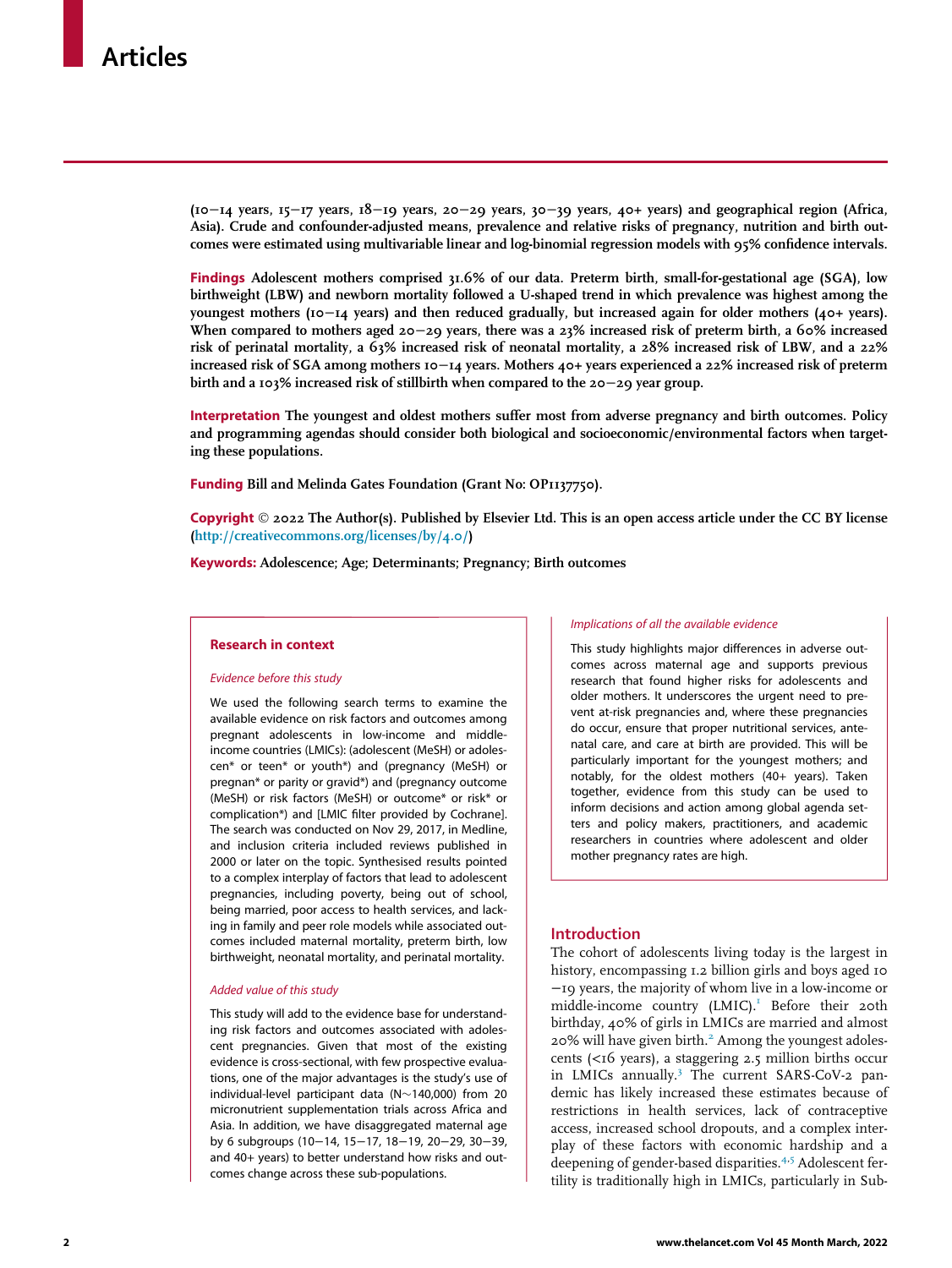Saharan Africa and Latin America, due to pervasive underlying factors such as poverty, poor access to health services, lack of education and employment opportunities, low female autonomy, cultural practices related to sexual health and marriage, and gender norms and roles. $2,6$  $2,6$ 

Adolescence is a critical period marking phenomenal changes including rapid physical, psychosocial, sexual and cognitive maturation, and nutrient needs of adolescents are higher than at any other stage in the lifecycle.[7](#page-14-1) Pregnant adolescent girls are a particularly vulnerable group since the demands of regular growth and development are augmented by the heightened nutritional requirements of supporting a fetus. It is, however, unclear whether pregnancy in adolescence will limit maternal growth, or whether girls with adequate nutrition will continue to grow on a normal trajectory. $8-10$  $8-10$ When there is competition for nutrients between the mother and fetus (i.e., the mother has inadequate nutrient intake and stores), studies have suggested a nutri-tion partitioning that favours the fetus.<sup>[10](#page-14-3)</sup>

How age and underlying nutritional status affect pregnancy and birth outcomes is not yet fully under-stood. Analysis of survey data in Pakistan and Kenya<sup>[13](#page-14-4)[,14](#page-14-5)</sup> suggests that, compared to older women of reproductive age, adolescents have poorer nutrition profiles. Obstructed labor (due to short stature and smaller pelvic size) was also found among young adolescents (10−14 years), though there were limited and conflicting data on birth and reproductive outcomes. An analysis of national surveys from 55 LMICs found that young mothers had a higher risk of poor health and mortality out-comes among their newborns than older mothers.<sup>[15](#page-14-6)</sup> A meta-analysis of 14 cohort studies conducted in LMICs found that nulliparous women aged <18 years had the highest risk of adverse birth and neonatal outcomes, including preterm birth, small-for-gestational age (SGA), neonatal and infant mortality, when compared to women  $18-34$  years with parity  $1-2$ <sup>[16](#page-14-7)</sup> However, other nutrition and reproductive health outcomes were not examined and data were not disaggregated for younger adolescent age groups. Though the proportion of births was extremely low, a prospective, multi-country study that disaggregated outcomes among pregnant girls <15 years and those 15−19 years found greater risks for preterm birth and low birthweight (LBW) among the youngest group.[17](#page-14-8)

Given the high number of births occurring during adolescence (estimated at 20% of all births in some countries),<sup>[16](#page-14-7)</sup> understanding the relationship between maternal age and pregnancy and birth outcomes is important and could have major implications for policy and programming. This study aimed to empirically examine patterns in socioeconomic conditions, nutrition, and pregnancy and birth outcomes for adolescent mothers compared to older mothers in LMICs using a unique set of individual-level cohort data. Specific study

objectives included: (i) describing baseline socioeconomic characteristics and the epidemiologic profile of key maternal and newborn health, nutrition and mortality outcomes by maternal age group (10−14 years, 15 −17 years, 18−19 years, 20−29 years, 30−39 years, 40+ years) and geographic region (Asia versus Africa) and (ii) estimating covariate-adjusted age effects on specified outcomes (maternal anemia, preterm birth, stillbirth, perinatal mortality, neonatal mortality, LBW, SGA).

## **Methods**

## Data collection

The Global Young Women's Nutrition Investigators Group was established in 2016 as a voluntary global adolescent nutrition interest consortium aiming to study key health and nutritional outcomes in this population. As part of the consortium, we identified and collated individual participant data (IPD) from individually- and cluster-randomised trials of the effects of micronutrient supplementation interventions among pregnant girls and women ([Table 1\)](#page-5-0). A total of 20 trials with IPD for 140,000 mothers were obtained. The main analysis examined the effect of antenatal multiple micronutrient (MMN) supplementation on pregnant adolescents as compared to older mothers. This analysis is published separately and also details the systematic review process used to identify relevant randomised controlled trials (RCT), along with the process of estab-lishing the collaboration.<sup>[18](#page-14-9)</sup> Eligibility criteria required trials to have been conducted in an LMIC and to have included at least 100 adolescents (10−19.9 years) in their sample. For the current study, we have included all 20 trials in pregnant girls and women for which we were able to obtain IPD; an acceptable approach with minimal bias even when pooling individual and cluster randomised trials.<sup>[19](#page-14-10)</sup> Pooling individual-level trial data that include adolescents is the best means of assessing health and birth outcomes within this population subset, given the absence of trials that recruit only pregnant adolescents, and data limitations with observational studies. Analyses were conducted between March 16, 2018 and May 25, 2021.

## Outcomes and covariates

All outcomes, covariates of interest, and statistical methods were specified a priori. Maternal age groups were selected and categorised into biologically meaningful subgroups for adolescents (10−14 years, 15−17 years, 18 −19 years) and women (20−29 years, 30−39 years, and 40+ years), as determined by global guidance and our study expert advisory group.<sup>[20,](#page-14-11)[21](#page-14-12)</sup> Outcomes and covariates of interest were selected through consensus: based on expert opinion of the consortium co-investigators, advisory panel, and trial collaborators, with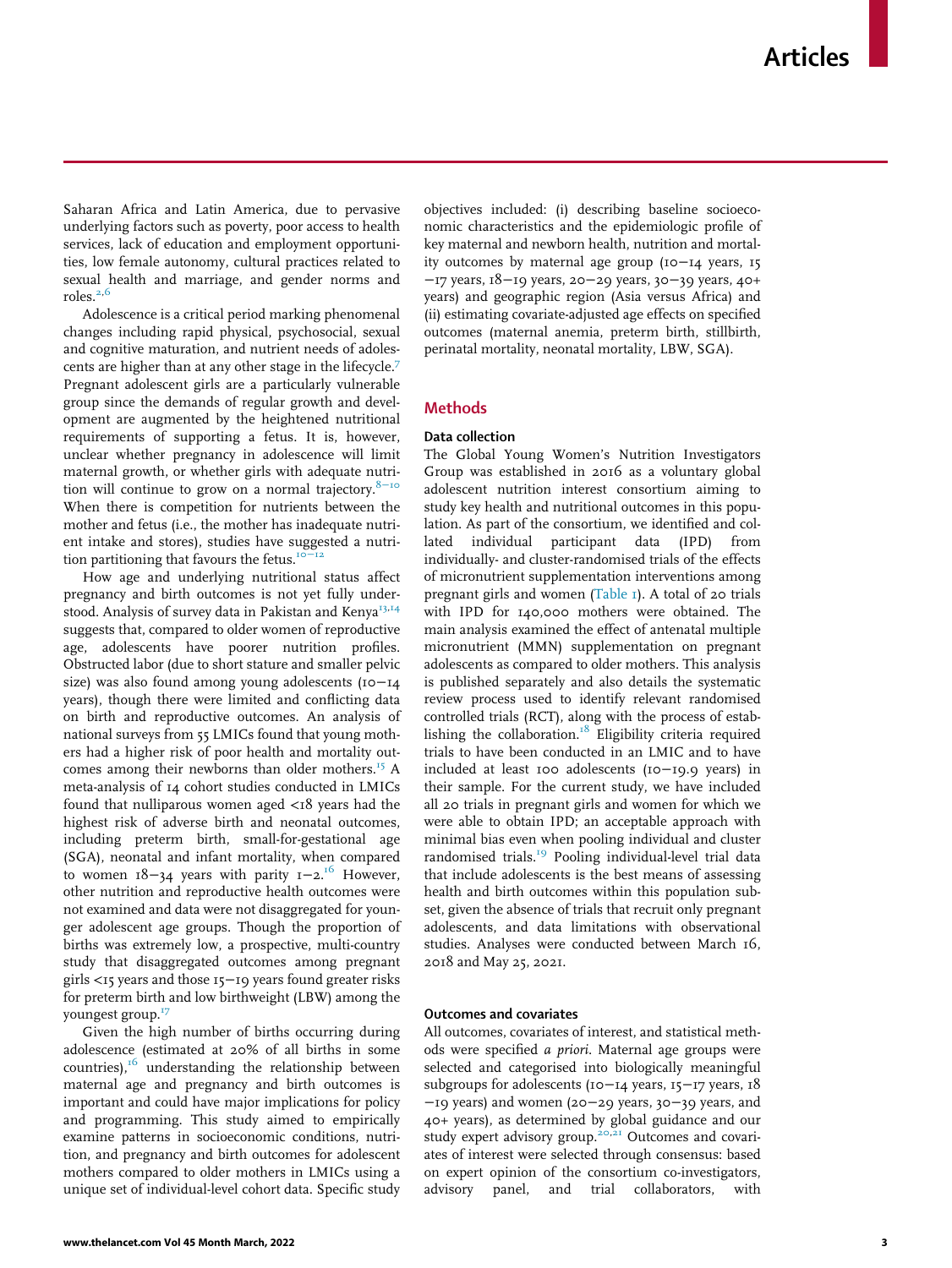<span id="page-5-0"></span>

| <b>Study</b>                                     | <b>Years of Study</b> | <b>Location</b>                                            | <b>Population</b>                                                                                                                                                            | Intervention                                                          | Control    | Girls $<$ 18 years<br><b>Available for</b><br><b>Analysis</b> | Women $\geq$ 18 years<br><b>Available for</b><br><b>Analysis</b> |
|--------------------------------------------------|-----------------------|------------------------------------------------------------|------------------------------------------------------------------------------------------------------------------------------------------------------------------------------|-----------------------------------------------------------------------|------------|---------------------------------------------------------------|------------------------------------------------------------------|
| Adu-Afarwuah                                     | 2009-2011             | Somanya-Kpong, Ghana                                       | Pregnant women aged ≥18 years who<br>were ≤20 weeks gestation; GA con-<br>firmed by ultrasound                                                                               | MMN,<br>LNS                                                           | <b>IFA</b> | $\mathbf 0$                                                   | 1298                                                             |
| Ashorn                                           | $2011 - 2013$         | Mangochi district, Malawi                                  | Pregnant women aged ≥15 years who<br>were ≤20 weeks gestation; GA con-<br>firmed by ultrasound                                                                               | MNN,<br>LNS                                                           | <b>IFA</b> | 131                                                           | 1011                                                             |
| Belizan                                          | 1987-1989             | Rosario, Argentina                                         | Nulliparous women <20 weeks gestation<br>with singleton pregnancies; GA con-<br>firmed by ultrasound                                                                         | Calcium                                                               | Placebo    | 179                                                           | 988                                                              |
| Bhutta                                           | $2002 - 2004$         | Bilal Colony, Karachi; Kot Diji dis-<br>trict, rural Sindh | Pregnant women <16 weeks gestation;<br>GA confirmed by ultrasound                                                                                                            | <b>MMN</b>                                                            | IFA        | 64                                                            | 2314                                                             |
| Christian (NNIPS-3) <sup>1</sup>                 | 1998-2001             | South eastern plains district, Sar-<br>lahi, Nepal         | Pregnant women with newly identified<br>pregnancy by urine test; GA calculated<br>from LMP                                                                                   | MMN (including Vit A),<br>FA-Fe-zinc-Vit A,<br>IFA-Vit A,<br>FA-Vit A | Vit A      | 643                                                           | 3503                                                             |
| Dewey (Rang-Din<br>Nutrition Study) <sup>1</sup> | $2011 - 2012$         | Badarganj and Chirirbandar sub-<br>districts, Bangladesh   | Pregnant women ≤20 weeks gestation;<br>GA calculated from LMP                                                                                                                | LNS                                                                   | <b>IFA</b> | 643                                                           | 3338                                                             |
| Fawzi                                            | $2001 - 2004$         | Dar es Salaam, Tanzania                                    | Pregnant women estimated to be 12-27<br>weeks gestation; GA calculated from<br><b>LMP</b>                                                                                    | <b>MMN</b>                                                            | IFA        | 10                                                            | 8068                                                             |
| Friis                                            | 1996-1997             | Harare, Zimbabwe                                           | Pregnant women 22-36 weeks gestation;<br>GA calculated from LMP                                                                                                              | <b>MMN</b>                                                            | IFA        | 78                                                            | 698                                                              |
| Huybregts                                        | 2006-2008             | Houndé health district, Burkina<br>Faso                    | Pregnant women with formal pregnancy<br>test completed; GA confirmed by<br>ultrasound                                                                                        | <b>MMN</b>                                                            | LNS        | 138                                                           | 1130                                                             |
| Kaestel                                          | $2001 - 2002$         | Bissau, Guinea-Bissau                                      | Pregnant women <37 weeks gestation;<br>GA calculated from LMP                                                                                                                | <b>MMN</b>                                                            | IFA        | 134                                                           | 1692                                                             |
| Osrin                                            | $2002 - 2004$         | Dhanusha and Mahottari dis-<br>tricts, Nepal               | Pregnant women 12-20 weeks gestation<br>with a singleton pregnancy; GA con-<br>firmed by ultrasound                                                                          | <b>MMN</b>                                                            | IFA        | 102                                                           | 1098                                                             |
| Persson (MINIMat)                                | $2001 - 2003$         | Matlab, Bangladesh                                         | Pregnant women <14 weeks gestation<br>who were confirmed by urine test; LMP<br>used to calculate GA, though ultra-<br>sound was used to confirm GA <14<br>weeks at admission | <b>MMN</b>                                                            | IFA        | 263                                                           | 4124                                                             |

4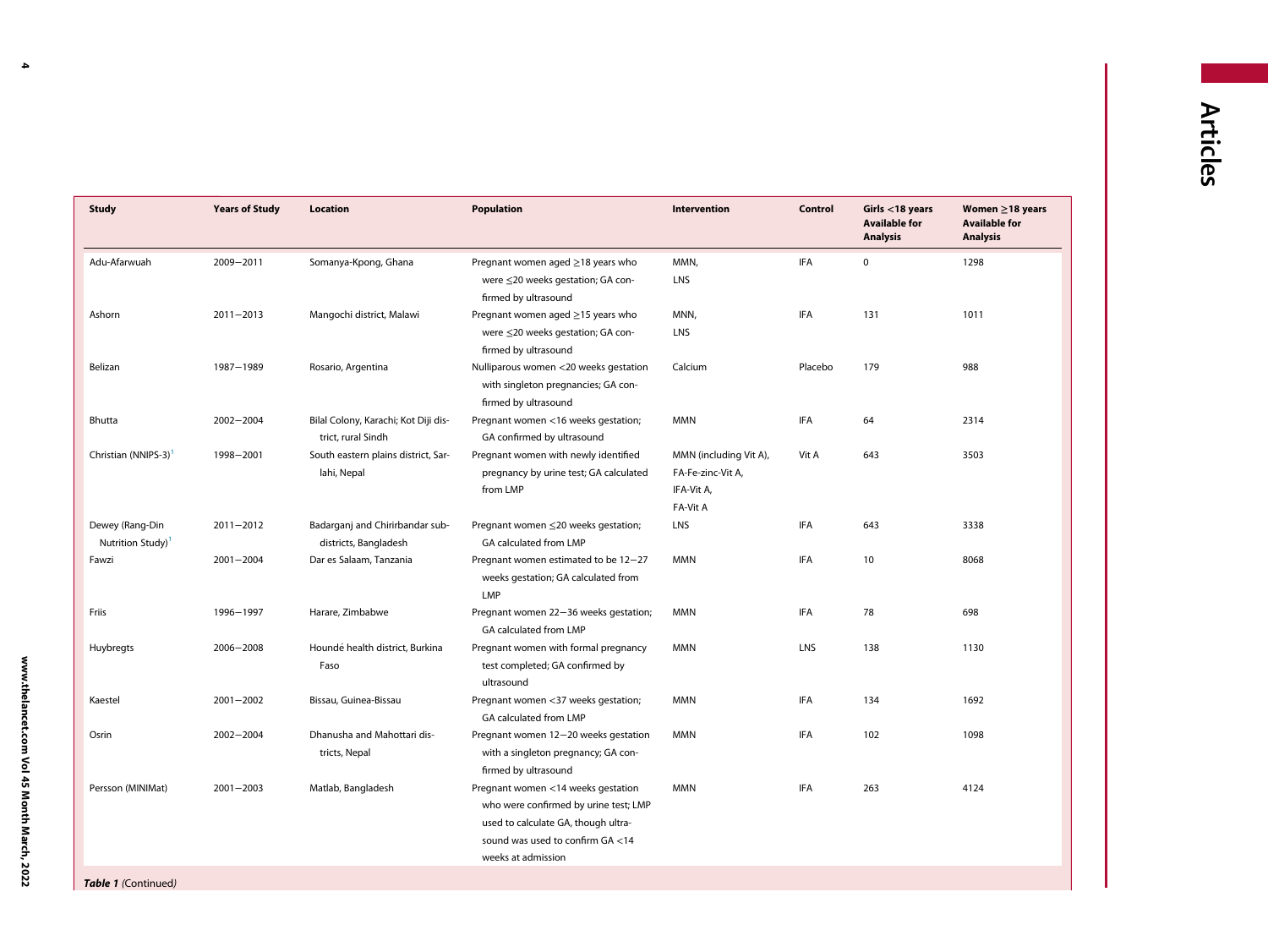<span id="page-6-0"></span>

| <b>Study</b>                 | <b>Years of Study</b> | <b>Location</b>                                         | Population                                                                                                                                                                                                                      | <b>Intervention</b>     | Control    | Girls $<$ 18 years<br><b>Available for</b><br><b>Analysis</b> | Women $\geq$ 18 years<br><b>Available for</b><br><b>Analysis</b> |
|------------------------------|-----------------------|---------------------------------------------------------|---------------------------------------------------------------------------------------------------------------------------------------------------------------------------------------------------------------------------------|-------------------------|------------|---------------------------------------------------------------|------------------------------------------------------------------|
| Roberfroid                   | 2004-2006             | Houndé health district, Burkina<br>Faso                 | Pregnant women irrespective of gesta-<br>tional age; GA confirmed by ultrasound                                                                                                                                                 | <b>MMN</b>              | <b>IFA</b> | 155                                                           | 1176                                                             |
| Shankar (SUMMIT)             | $2001 - 2004$         | Lombok, Nusa Tenggara Barat<br>Province, Indonesia      | Pregnant women of any gestational age<br>confirmed by physical exam or preg-<br>nancy test; GA calculated from LMP                                                                                                              | <b>MMN</b>              | IFA        | 1095                                                          | 1605                                                             |
| West (JiVitA-3)              | 2007-2012             | Gaibandha and Rangpur dis-<br>tricts, Bangladesh        | Pregnant women with newly identified<br>pregnancy by urine test; GA calculated<br>from LMP                                                                                                                                      | <b>MMN</b>              | IFA        | 4731                                                          | 24,397                                                           |
| West (JiVitA-1) <sup>1</sup> | $2001 - 2007$         | Gaibandha and Rangpur dis-<br>tricts, Bangladesh        | Pregnant women aged 13-43 years, con-<br>firmed by urine test; GA calculated<br>from LMP                                                                                                                                        | Vit A,<br>beta-carotene | Placebo    | 11,004                                                        | 31,867                                                           |
| West (NNIPS-2)               | 1994-1997             | Sarlahi district, Nepal                                 | Married women of childbearing age who<br>became pregnant; GA calculated from<br>LMP                                                                                                                                             | Vit A.<br>beta-carotene | Placebo    | 1072                                                          | 14,316                                                           |
| <b>WHO</b>                   | $2001 - 2003$         | Argentina, Egypt, India, South<br>Africa, Peru, Vietnam | Nulliparous, normotensive pregnant<br>women <20 weeks gestation with low<br>calcium intake (<600 mg/day); GA<br>determined by "best obstetric esti-<br>mate" which included ultrasound if<br>required by attending obstetrician | Calcium                 | Placebo    | 787                                                           | 7468                                                             |
| Zagre <sup>1</sup>           | $2004 - 2006$         | Maradi, Niger                                           | Pregnant women with pregnancy con-<br>firmed by pregnancy test after<br>experiencing amenorrhoea for <12<br>weeks; GA calculation not reported                                                                                  | <b>MMN</b>              | <b>IFA</b> | 399                                                           | 3258                                                             |
| Zeng'                        | 2002-2006             | Shaanxi Province, China                                 | Pregnant women ≤28 weeks gestation;<br>GA calculated from LMP                                                                                                                                                                   | <b>MMN</b>              | <b>IFA</b> | 38                                                            | 5734                                                             |
| <b>TOTAL</b>                 |                       |                                                         |                                                                                                                                                                                                                                 |                         |            | 21,666                                                        | 119,083                                                          |

#### Table 1: Trial characteristics.

1 Cluster-randomized trial (all other trials are individually randomized). Fe= iron; GA=gestational age; IFA= iron-folic acid; LMP= last menstrual period; LNS= lipid-nutrient supplement; MMN= multiple-micronutrient; Vit <sup>A</sup><sup>=</sup> vitamin A.

5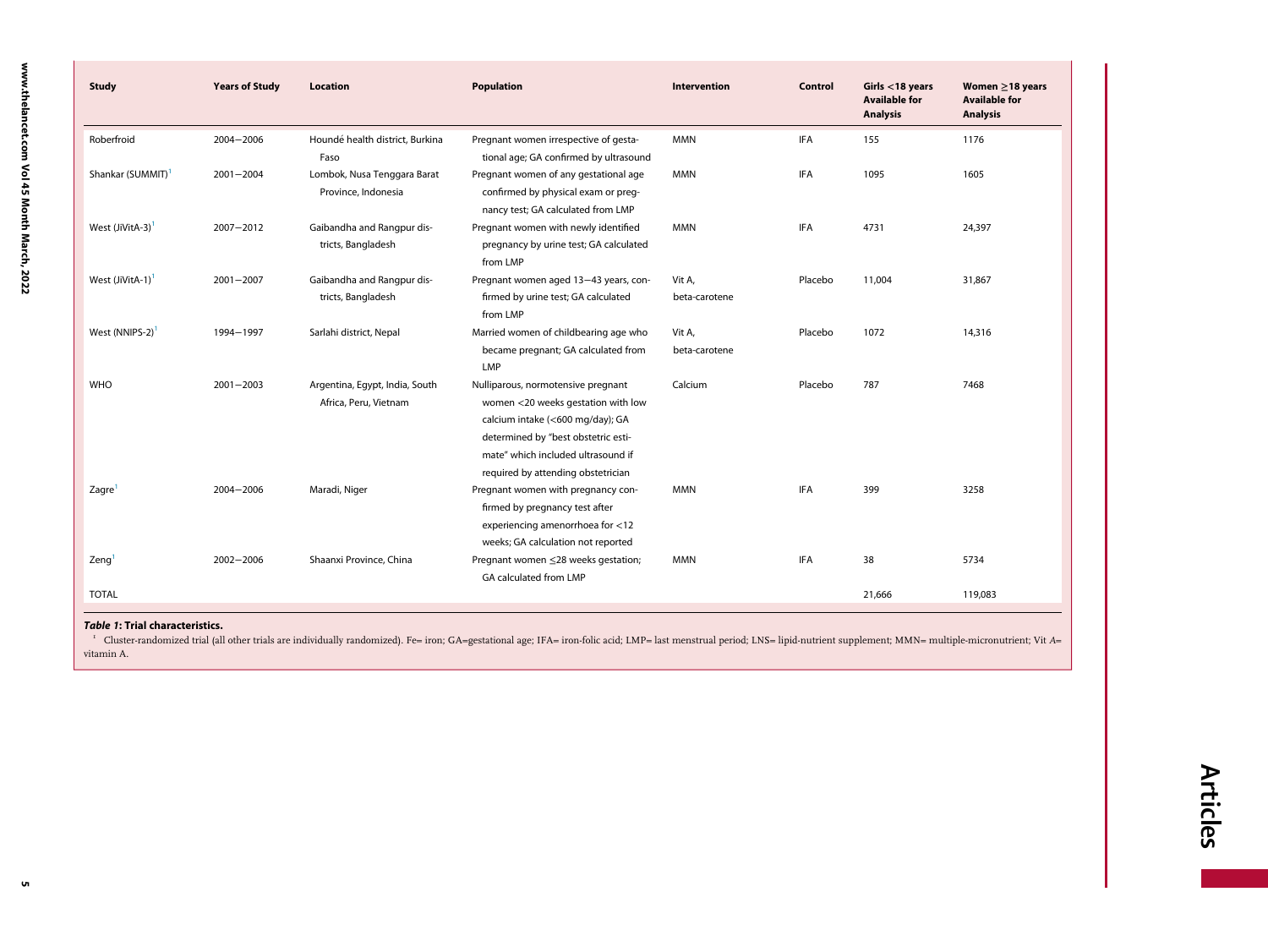consideration given to feasibility, given the time and data management resources that a longer list would necessitate. Outcomes included birthweight (grams), LBW (<2500 gs), gestational age (weeks), preterm birth (<37 weeks), SGA (<10th centile, based on Intergrowth Standards), stillbirth, perinatal mortality, neonatal mortality, maternal hemoglobin (Hb), and maternal anemia (third trimester Hb < $11.0$  g/dL). Selected covariates measured at enrolment included gestational age at enrolment, maternal Hb at baseline, height and weight at baseline, parity, maternal education, and residential location of participant (urban or rural). We report individual trials' method of assessment of gestational age in [Table 1.](#page-5-0) Briefly, 7 out of 20 trials used ultrasonography, while the remainder calculated gestational age using the woman's first date of her last menstrual period. To categorize underweight/overweight and low stature among adolescents (up to age 19), the World Health Organization (WHO) age and sex-specific BMI-for-age and height-for-age growth charts were used as the reference. For women above age 19, we used the following cut-offs: (i) underweight: BMI <18.5, (ii) overweight: BMI ≥25.0, (iii) low stature: <152 cm.<sup>22</sup> Selected covariates measured post-enrolment included number of antenatal care (ANC) visits and skilled birth attendance (SBA).

## Statistical analysis

For all analyses, participants from control and intervention arms were pooled (to ensure the largest possible sample size) and intervention status was included as a fixed effect. Sensitivity analyses conducted in duplicate by ECK and NA of control arm estimates only showed negligible differences (within 0.001) in parameter estimates when compared to the pooled control and intervention analyses. We thus opted for analyses based on the larger pooled sample size.

Summary statistics (frequencies/proportions, means/standard deviation (SD)) were calculated to examine baseline characteristics by maternal age groups. Adjusted means and prevalence of maternal and newborn outcomes were estimated with generalised linear models or log binomial regression models, respectively, with appropriate standard errors (SE) and 95% confidence intervals (CIs). Estimates were adjusted for fixed study effects, intervention given, maternal education and parity. Within-study clustering was accounted for by including trial as fixed effect in the models. All analyses were also performed stratified by region (Africa ( $N = 8$  trials) and Asia ( $N = 10$  trials)) when possible; 2 calcium supplementation trials were conducted outside of these geographies (in Argentina) and thus were not included in the analyses stratified by region. Some outcomes were not reported separately for Africa and Asia due to small sample sizes which led to model convergence issues. Minimum criteria for

stratified analyses included: (i) for continuous outcomes, sample size  $\geq$ 30 women, given the behavior and distribution of continuous outcomes which were approximately normal beyond that threshold, (ii) for birth outcomes (preterm, LBW, SGA) and maternal anemia, sample size ≥200, given that the prevalence of these conditions was high  $(10\%-30\%)$  across trials) and (iii) for mortality outcomes (stillbirth, perinatal and neonatal mortality), sample size  $\geq$ 500, given the rarity of these outcomes. Unstable estimates are denoted by red text within the tables. Applying these criteria, the 10−14 and 40+ groups were excluded entirely from analyses by region.

We fitted log binomial regression models using a log link function via a single-step model with age as a categorical variable and intervention type, maternal education, and parity as covariates to estimate adjusted relative risks (RR) of age effects on outcomes. Several other covariates were considered but not included due to extensive missing data (up to 73%) or a lack of notable variation across age groups (Appendix; Table S1). We conducted a complete case analysis without imputation. Model diagnostics were consulted as appropriate and parameters were estimated with SE and 95% CIs. For all analyses, HIV-positive women and multiple births were excluded. SAS version 9.4 and Stata version 15.1 were used to conduct analyses.

Ethical approval of the study was obtained through the Hospital for Sick Children's Research Ethics Board.

## Role of the funding source

The funders had no role in the procurement of data, access to data, or decision to submit for publication. NA, ECK, and SC had access to the study dataset and ZAB decided to submit the study for publication.

## **Results**

The 20 included trials are detailed in Table I and shown in [Figure 1](#page-8-0). These trials represent 140,749 eligible participants, of whom 21,666 were girls less than 18 years of age and 119,083 were women 18 or above. There were 15 MMN supplementation trials (2 of which included a lipid-nutrient supplement (LNS) arm), 2 calcium supplementation trials, 2 vitamin A supplementation trials and 1 LNS trial. Maternal age distribution by trial and region can be found in the Appendix (Appendix; Tables S2−4). The age groups with the smallest proportions of mothers were those 40+ years and 10−14 years, which comprised 0.7% and 1.8% of the entire sample, respectively. The largest age group was 20−29 year olds, which made up 54.4% of the entire sample. It should also be noted that three trials contributed 62.1% of the sample (JiVitA-1, JiVitA-3, and NNIPS-2). Additionally, trials conducted in Africa contributed only 13.8% of all available data.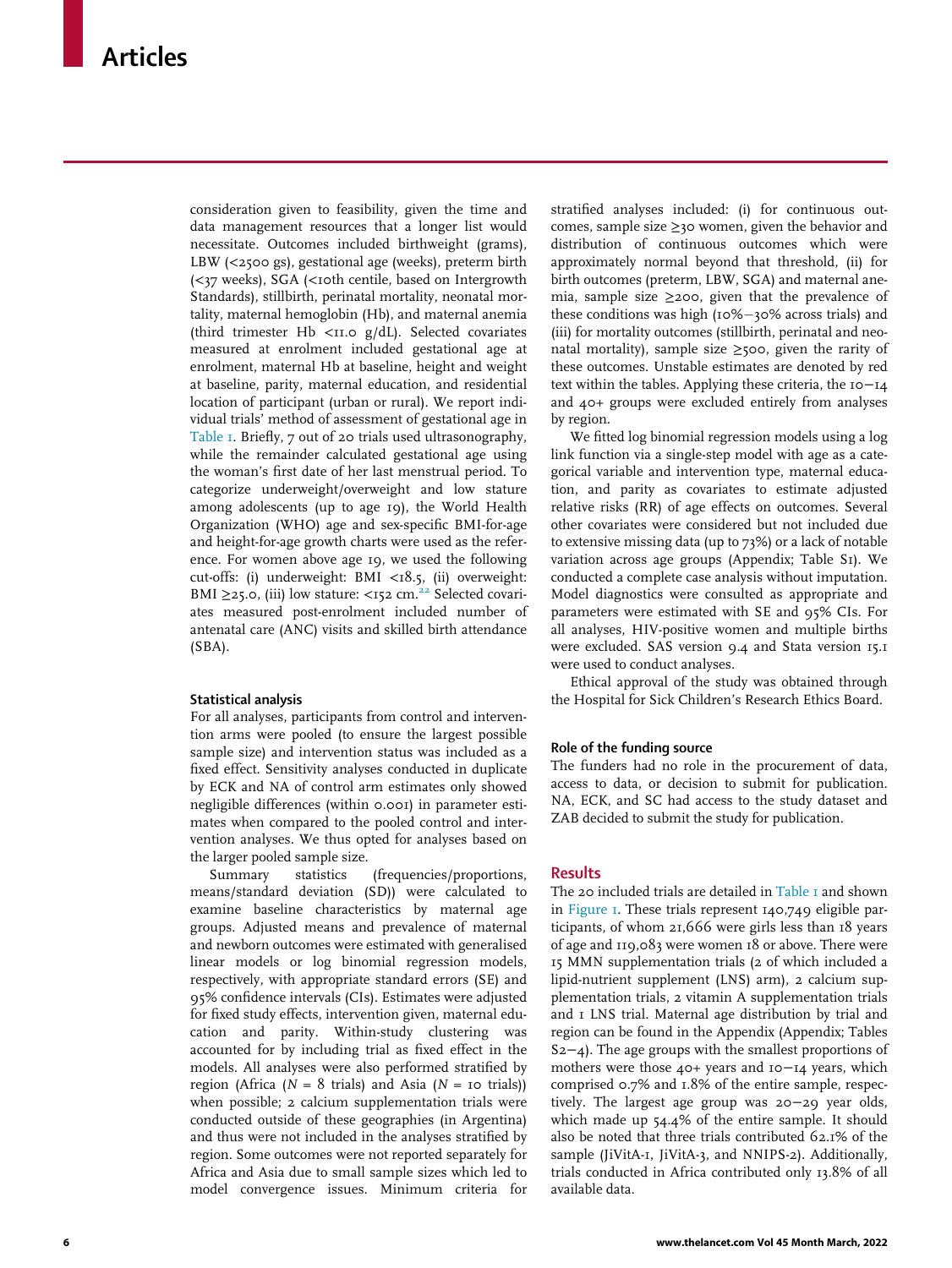<span id="page-8-0"></span>

Abbreviations: LNS= lipid-nutrient supplementation: MMN= multiple micronutrient supplementation: x2= two separate trials of the specified intervention type were conducted in this location

Figure 1. Map of included trials, disaggregated by intervention type.

The distribution of mothers' sociodemographic characteristics stratified by age group and region is shown in the Appendix (Table S5) for available variables. Older mothers had lower levels of education: 74.3% (95% CI; 72.6%-76.0%) of mothers aged 10-14 had some education compared to  $25.2\%$  ( $22.5\%$   $-28.0\%$ ) of those aged 40+. Nearly all mothers were married (99%), and most resided in rural areas (>90%). Parity increased with age:  $3.6\%$  (2.9–4.3%) of girls aged 10–14 were multiparous compared with  $30.9\%$  ( $30.3-31.6\%$ ) of girls aged 18−19 and 95.7% (94.497.0%) of women 40+ years. Access to clean water was high (>95%) and access to improved sanitation was around 50% across all age groups. When comparing regional differences, African girls (15−17 years) were less educated and had fewer children than Asians. Asian mothers generally had better access to improved sanitation.

Table S6 (Appendix) illustrates mothers' delivery, nutrition, and healthcare characteristics. Gestational age at baseline appeared to increase slightly with age: girls 10−14 years had a mean (SD) gestational age of 11.8 (5.1) weeks and women 40+ years enrolled at a mean of 14.7 (7.2) weeks. Anemia at baseline was more prevalent among older women: around half of women aged 18−40+ had anemia compared to only a quarter of girls aged 10−14 years. Given that anthropometry was done at baseline (i.e. in the first trimester or generally early in pregnancy), height and weight can be assumed to reflect pre-pregnancy conditions. Prevalence (95% CI) of underweight increased with maternal age: from

0.6% (0.01-1.2%) of girls aged 10-14 years to 4.3%  $(3.9-4.6%)$  of girls  $18-19$ , to around a quarter of women aged 20 and above. Overweight prevalence reached nearly  $10\%$  (7.5–12.0%) among the youngest girls and was highest (15%) for women aged 30+ years. Low stature afflicted  $24.2\%$  (21.0–27.4%) of girls aged 10−14 years and around 40% of mothers among all other age groups. Mean number of ANC visits generally increased and SBA coverage decreased with age. Mean gestational age at trial enrolment and anemia prevalence were higher for African mothers. More Asian mothers were underweight and had short stature, while more African mothers were overweight. African mothers generally attended more ANC visits and there was no difference in SBA by region.

Relationships between maternal age group and key outcomes are displayed in the Appendix (Table S7). Complete adjustment for trial design, intervention, and available confounders (education, parity) did not change the trends and we illustrate the adjusted estimates (adjusted means and proportions) in [Figure 2.](#page-9-0) Prevalence of preterm births ([Figure 2](#page-9-0)a) followed a U-shaped pattern. The outcome occurred most frequently in the youngest mothers (10−14 years) (23.1%; 95% CI:  $21.6\% - 24.7\%)$ , and then declined until age 20−29, after which it increased again; mothers 40+ years had the second highest prevalence  $(22.9\%; 20.7-25.5\%).$ This pattern held for women residing in Asia, while preterm births appeared to decline until age 30−39 in Africa (Appendix; Figure S1). LBW [\(Figure 2](#page-9-0)b) followed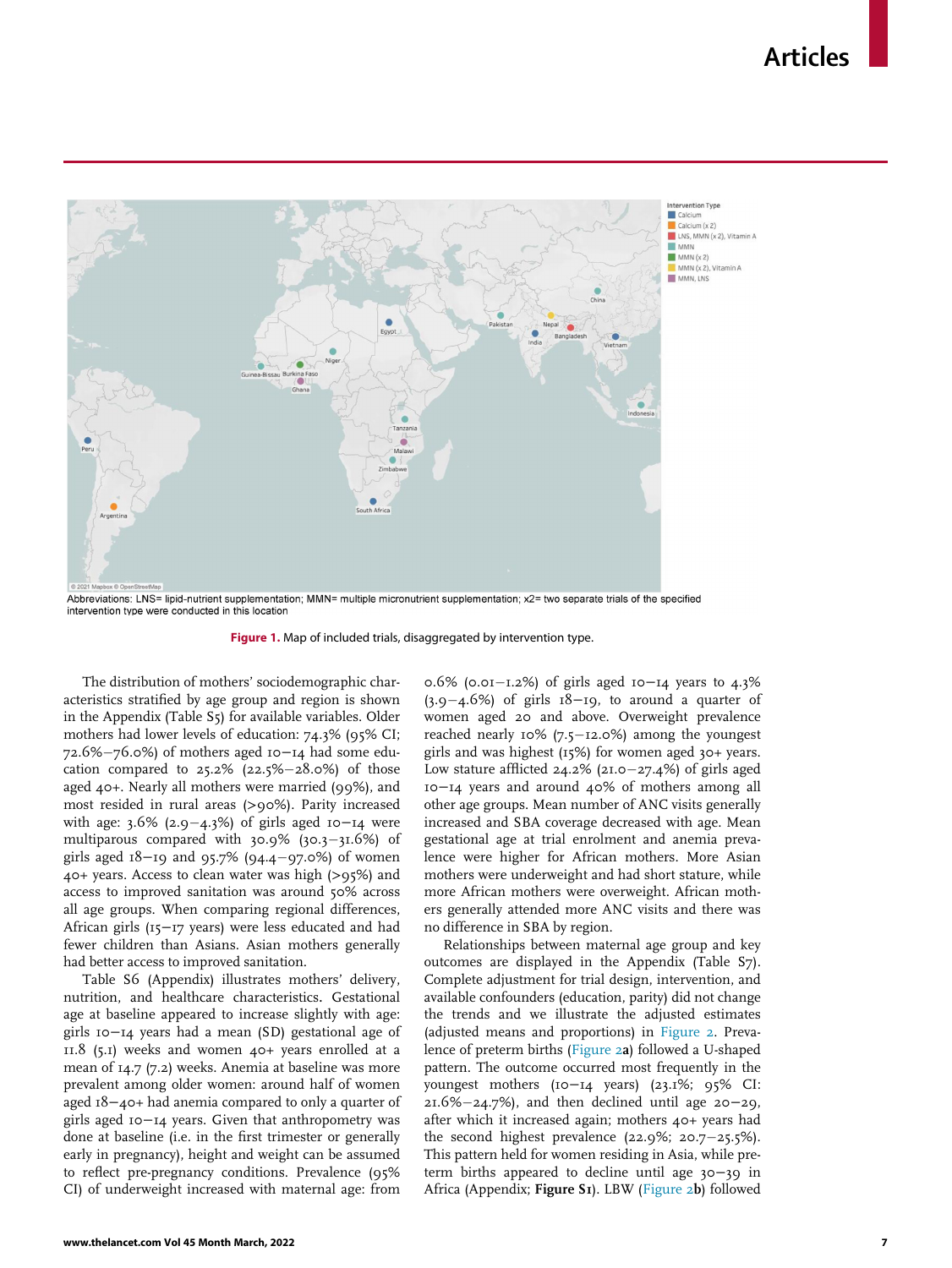<span id="page-9-0"></span>

Error bars represent 95% confidence intervals. Abbreviations: LBW= low birthweight; SGA= small-for-gestational age.

Figure 2. Prevalence of (a) preterm birth (%), (b) low birthweight (%), (c) small-for-gestational-age (%), (d) stillbirth (%), (e) neonatal mortality (%) and (f) maternal anemia (%), stratified by maternal age group.

the same U-shaped pattern:  $25.9\%$  ( $24.5-27.5\%$ ) of mothers aged 10−14 years had LBW babies compared to 20.3% (19.421.1%) of mothers aged 20−29 years and 22.0% (19.4 $-25.1%$ ) of those 40+ years. Mothers in Asia across most age groups had a higher prevalence of LBW than mothers in Africa (Appendix; Figure S2). SGA prevalence was also highest in the youngest mothers and decreased until age 30−39 years, after which it increased again [\(Figure 2](#page-9-0)c). For girls aged 10−14 years, SGA prevalence reached  $35.2\%$  ( $33.3-37.3\%$ ), while for women 30−39 years it was 25.3% (24.2–26.4%) and for women  $40+$  it was  $25.1\%$  ( $21.3-29.3\%$ ). This trend persisted among Asian mothers, while African mothers showed little variation in SGA by age (Appendix; Figure S3). Stillbirth prevalence ([Figure 2](#page-9-0)d) was lower among adolescent mothers and increased monotonically with age; prevalence was highest for mothers age  $40+$  years (9.2%; 7.0 $-12.1%$ ). Asian mothers followed similar patterns by age (Appendix; Figure S4). Neonatal mortality prevalence also followed a strong U-shaped pattern with age ([Figure 2](#page-9-0)e). Among 10−14 year old mothers,  $6.3\%$  (5.3-7.4%) of newborns died, compared to 3.8% (3.4-4.3%) among mothers aged 20-29 years, and  $5.3\%$  ( $3.7-7.5\%$ ) among mothers  $40+$  years. Newborn deaths were lowest among mothers aged 20−29 in Asia (Appendix; Figure S5). Perinatal mortality followed similar trends as newborn mortality, and results are shown in the Appendix (Figs. S6 and S7). Maternal anemia prevalence appeared to decrease with age, though wide CIs (due to small sample sizes) among 10 −14 and 40+ year old mothers challenge any meaningful inferences for those age groups [\(Figure 2](#page-9-0)f). Anemia

appeared to be frequent among teenaged mothers in Asia (Appendix; Figure S8).

Adjusted RR of key outcomes by maternal age group are presented in [Table 2.](#page-10-0) Compared to mothers 20 −29 years, mothers who were 15−17 years and 18 −19 years had a 15% (RR (95% CIs); 1.08−1.22) and 6% (1.02−1.10) higher risk of maternal anemia, respectively. Mothers in all other age groups examined had a higher risk of preterm birth than those aged 20 −29 years, with risks being greatest for the youngest mothers (23%; 1.15−1.31). Mothers aged 15−17 and 18 −19 years had a 11% (0.81−0.97) and 12% (0.80−0.97) lower risk of stillbirth, respectively, than mothers aged 20−29, while mothers aged 30−39 had a 43% (1.32 −1.56) increased risk and mothers 40+ years had a 103% higher risk of stillbirth (1.56−2.64). Compared to the 20−29 group, mothers aged 10−14, 15−17, 18−19, and 30−39 years had 60% (1.35−1.91), 18% (1.06−1.31), 15% (1.04−1.28), and 25% (1.12−1.41) higher risk of perinatal mortality. For neonatal mortality, risks were also greatest for 10−14 year old mothers, reaching 63% (1.40−1.90) increased risk. Higher risks were also observed for mothers aged 15−17, 18−19, and 30 −39 years. Compared to the 20−29 group, risks of both LBW and SGA were highest among mothers aged 10 −14, reaching 28% (1.22−1.35) and 22% (1.16−1.29) increased risk. Mothers aged 15−17 and 18−19 also had a greater risk of experiencing these adverse birth outcomes. For LBW, SGA, preterm birth, and neonatal mortality, a dose-response pattern emerged, whereby risks increased with declining maternal age. [Table 1](#page-5-0) also shows analyses with mothers 10−14 years as a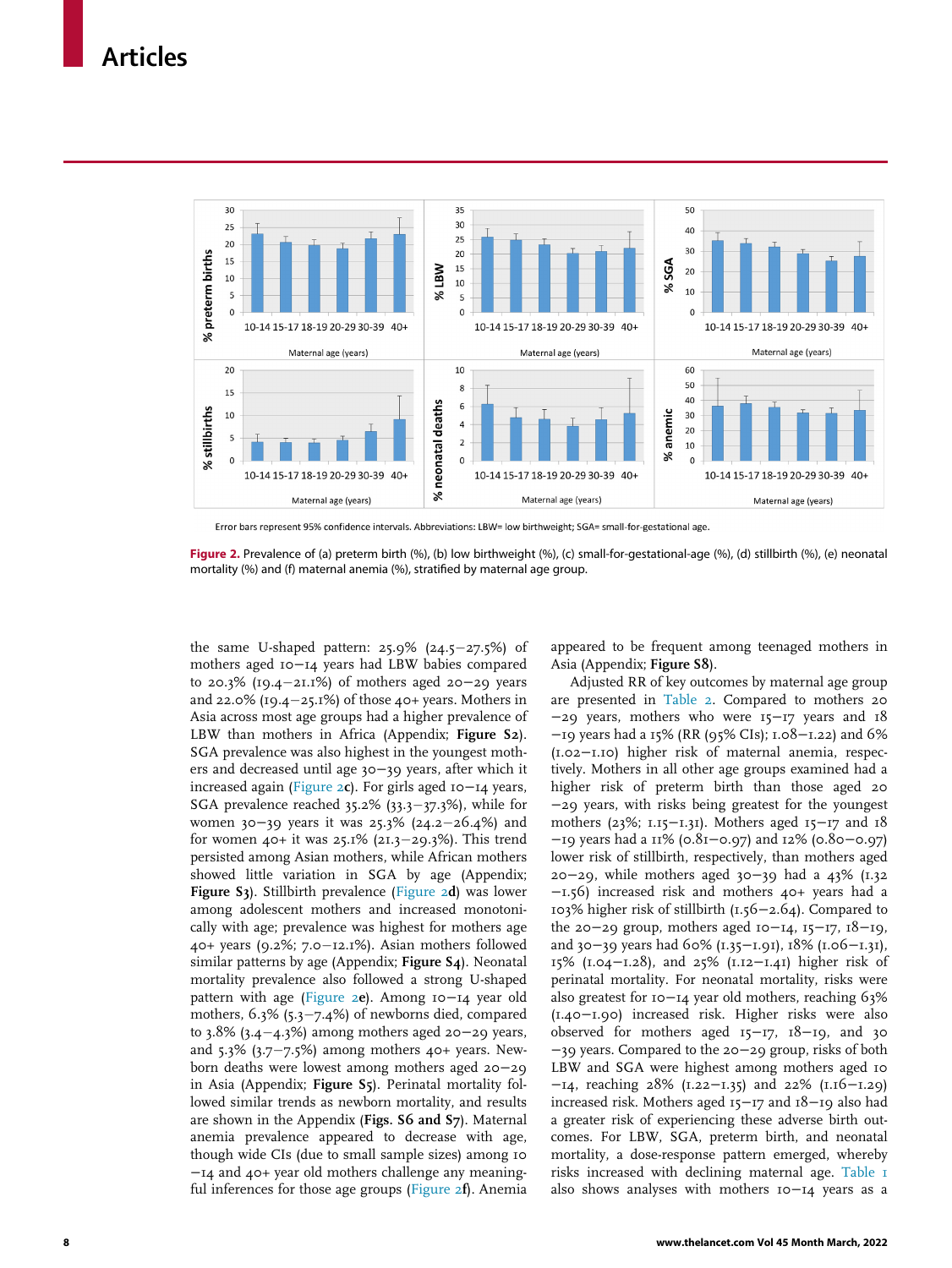<span id="page-10-0"></span>

| <b>Maternalage</b><br>group |           | <b>Maternalanemia</b> | Pretermbirth | <b>Stillbirth</b> | Perinatalmortality | <b>Neonatalmortality</b> | <b>LBW</b>   | SGA          |
|-----------------------------|-----------|-----------------------|--------------|-------------------|--------------------|--------------------------|--------------|--------------|
| $20 - 29$                   |           | Ref.                  | Ref.         | Ref.              | Ref.               | Ref.                     | Ref.         | Ref.         |
| $10 - 14$                   | <b>RR</b> | 1.11                  | $1.23***$    | 0.92              | $1.60***$          | $1.63***$                | $1.28***$    | $1.22***$    |
|                             | (95% CI)  | (0.83, 1.48)          | (1.15, 1.31) | (0.75, 1.12)      | (1.35, 1.91)       | (1.40, 1.90)             | (1.22, 1.35) | (1.16, 1.29) |
| $15 - 17$                   | <b>RR</b> | $1.15***$             | $1.10***$    | 0.89              | 1.18               | $1.25***$                | $1.23***$    | $1.18***$    |
|                             | (95% CI)  | (1.08, 1.22)          | (1.06, 1.13) | (0.81, 0.97)      | (1.06, 1.31)       | (1.13, 1.37)             | (1.19, 1.27) | (1.14, 1.21) |
| $18 - 19$                   | <b>RR</b> | 1.06                  | 1.05         | 0.88              | 1.15               | $1.20***$                | $1.15***$    | $1.12***$    |
|                             | (95% CI)  | (1.02, 1.10)          | (1.02, 1.08) | (0.80, 0.97)      | (1.04, 1.28)       | (1.10, 1.31)             | (1.11, 1.18) | (1.09, 1.15) |
| $30 - 39$                   | <b>RR</b> | 0.99                  | $1.15***$    | $1.43***$         | 1.25               | 1.19                     | 1.03         | $0.88***$    |
|                             | (95% CI)  | (0.96, 1.03)          | (1.12, 1.19) | (1.32, 1.56)      | (1.12, 1.41)       | (1.08, 1.31)             | (0.99, 1.07) | (0.85, 0.91) |
| $40+$                       | <b>RR</b> | 1.03                  | $1.22***$    | $2.03***$         | 1.36               | 1.37                     | 1.09         | 0.96         |
|                             | (95% CI)  | (0.90, 1.17)          | (1.10, 1.35) | (1.56, 2.64)      | (0.90, 2.06)       | (0.97, 1.94)             | (0.96, 1.23) | (0.84, 1.08) |
| $10 - 14$                   |           | Ref.                  | Ref.         | Ref.              | Ref.               | Ref.                     | Ref.         | Ref.         |
| $15 - 17$                   | <b>RR</b> | 1.04                  | 0.89         | 0.97              | 0.74               | 0.77                     | 0.96         | 0.96         |
|                             | (95% CI)  | (0.77, 1.38)          | (0.84, 0.95) | (0.80, 1.18)      | (0.62, 0.87)       | (0.66, 0.89)             | (0.91, 1.01) | (0.91, 1.01) |
| $18 - 19$                   | <b>RR</b> | 0.96                  | $0.86***$    | 0.96              | 0.72               | $0.74***$                | $0.90***$    | 0.91         |
|                             | (95% CI)  | (0.72, 1.28)          | (0.80, 0.91) | (0.79, 1.17)      | (0.61, 0.85)       | (0.63, 0.86)             | (0.85, 0.94) | (0.87, 0.96) |
| $20 - 29$                   | <b>RR</b> | 0.90                  | $0.82***$    | 1.09              | $0.62***$          | $0.61***$                | $0.78***$    | $0.82***$    |
|                             | (95% CI)  | (0.68, 1.21)          | (0.77, 0.87) | (0.90, 1.33)      | (0.52, 0.74)       | (0.53, 0.72)             | (0.74, 0.82) | (0.78, 0.86) |
| $30 - 39$                   | <b>RR</b> | 0.90                  | 0.94         | $1.56***$         | 0.78               | 0.73                     | $0.81***$    | $0.72***$    |
|                             | (95% CI)  | (0.67, 1.20)          | (0.88, 1.01) | (1.27, 1.93)      | (0.64, 0.96)       | (0.61, 0.87)             | (0.76, 0.86) | (0.68, 0.76) |
| $40+$                       | <b>RR</b> | 0.93                  | 0.99         | $2.21***$         | 0.85               | 0.84                     | 0.85         | 0.78         |
|                             | (95% CI)  | (0.68, 1.27)          | (0.88, 1.12) | (1.60, 3.06)      | (0.54, 1.33)       | (0.58, 1.22)             | (0.74, 0.97) | (0.68, 0.90) |
| $<$ 20                      |           | Ref.                  | Ref.         | Ref.              | Ref.               | Ref.                     | Ref.         | Ref.         |
| $\geq$ 20                   | <b>RR</b> | 0.91                  | 1.00         | $1.59***$         | 0.92               | 0.87                     | $0.85***$    | $0.81***$    |
|                             | (95% CI)  | (0.82, 1.02)          | (0.95, 1.05) | (1.40, 1.81)      | (0.78, 1.09)       | (0.76, 1.01)             | (0.81, 0.90) | (0.77, 0.85) |

**Table 2: Adjusted relative risks of key outcomes by maternal age group.**<br>Abbreviations: CI = Confidence interval, LBW = Low birth weight, Ref = Reference group, RR = Relative Risk, SGA = Small-for-gestational age. **Bold =** 

 $\bullet$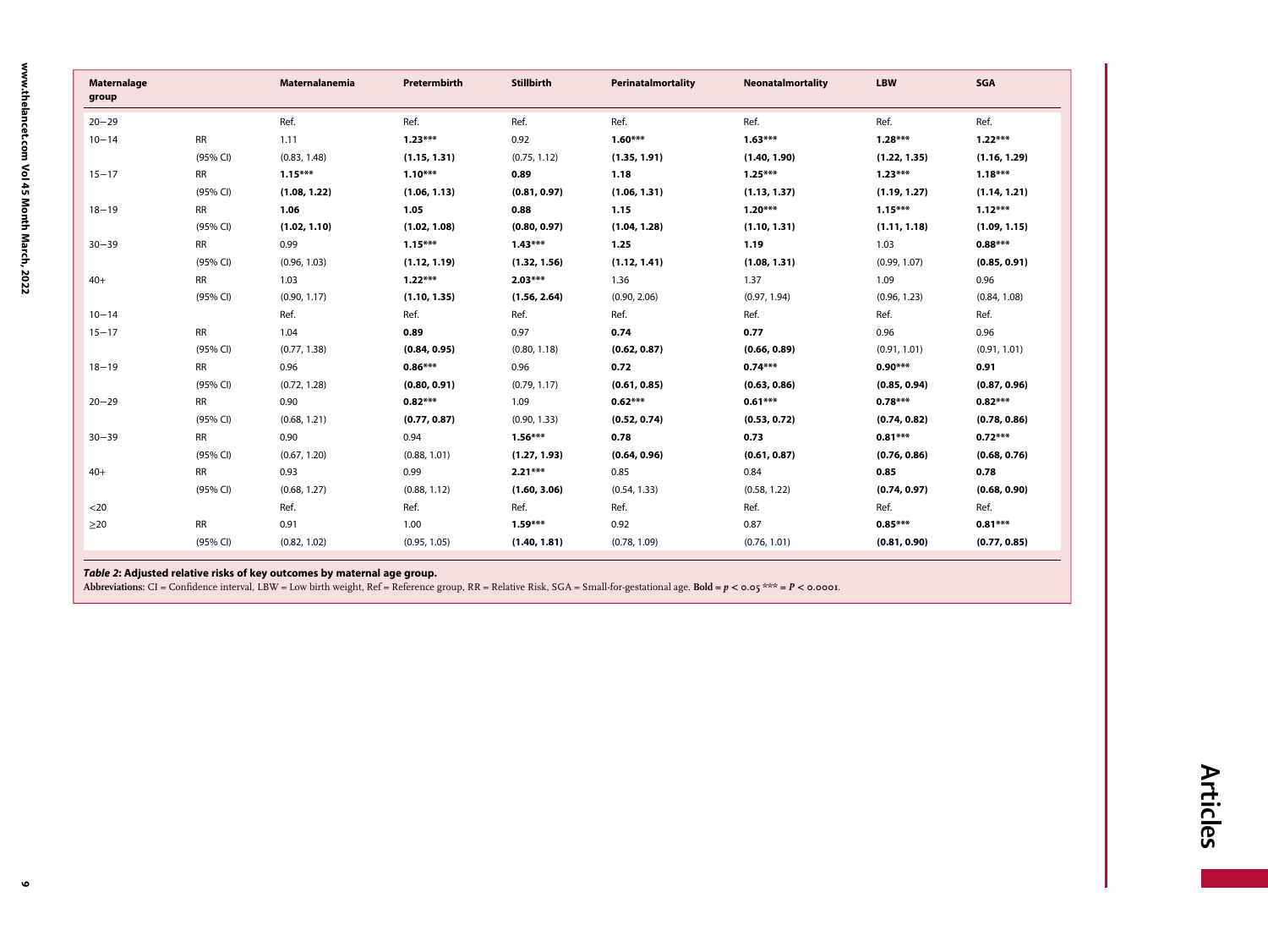reference group, and an assessment of <20 years vs >=20 year old mothers.

## **Discussion**

Findings from this study show that adolescent mothers, particularly the youngest mothers, are at a greater risk of experiencing adverse birth outcomes than older women. The exception to this was stillbirths, which were more common among older mothers (30+ years). Most outcomes examined followed a U-shaped pattern by age, whereby the youngest and oldest mothers experienced the worst outcomes, and mothers aged 20 −29 years had the lowest risk. Within the cohort data, adverse outcomes were highly prevalent, reaching 35%, 26%, and 23% for SGA, LBW, and preterm births among the youngest adolescent mothers, respectively. Though our focus was on the adolescent group, the analysis also revealed that for the oldest mothers (40+ years) outcomes are unfavorable too, especially for SGA, preterm birth, LBW, stillbirths, perinatal and newborn mortality. Regional differences existed and most outcomes were worse in Asian versus African mothers. This could be due to the differing baseline characteristics between the populations, such as the higher rates of underweight and low stature among Asian women.<sup>[22](#page-14-13)</sup>

There is some existing evidence to support our findings. The previously referenced meta-analysis found that nulliparous women <18 years had the highest odds of preterm birth, SGA, neonatal mortality, and infant mortality.[15](#page-14-6) The authors conducted a sensitivity analysis that pointed to even higher odds for mothers  $\lt 16$  years, particularly for preterm births, though the results were not conclusive (which was likely due to small sample size). A more recent meta-analysis of 18 studies examining complications associated with adolescent childbearing in Sub-Saharan Africa found that adolescent mothers  $\left\langle \langle 17 \rangle$  years) had an increased risk of adverse neonatal and maternal outcomes including preeclampsia/eclampsia, LBW, preterm birth, perinatal death and maternal death.<sup>[23](#page-14-14)</sup> Other studies have also demonstrated higher rates of preterm birth and mortality outcomes for young mothers.<sup>[17](#page-14-8),[24](#page-14-15)-27</sup> A larger study from the Brazilian Network for Surveillance of Severe Maternal Morbidity also found that maternal near miss or maternal death was significantly higher among older women  $(>35$  years).<sup>2</sup>

Results from both our crude and adjusted analyses (for parity and education) showed similar patterns, though covariate adjustment did attenuate estimates slightly. Our study therefore supports the narrative that worse birth outcomes experienced by very young and older mothers are likely related to both biology and environmental/socioeconomic conditions experienced by these populations.<sup>[25](#page-14-17),[27](#page-14-18)[,29](#page-14-3)−31</sup> However, due to the limited set of contextual covariates available in our datasets, we could not thoroughly explore or confirm these trends.

Yet the finding is consistent with other cross-sectional reviews that found adverse pregnancy and birth outcomes among young mothers, even after adjusting for social and economic confounders.<sup>[24,](#page-14-15)[25](#page-14-17)[,40](#page-14-19),32−[39](#page-14-20)</sup> A metaanalysis of 118 DHS datasets from 55 LMICs found that adolescent and young mothers experienced poorer newborn health and mortality outcomes; these findings persisted even after controlling for maternal, paternal, household, and social factors.<sup>[15](#page-14-6)</sup> Similar to our study, authors also found improvements in child health outcomes as the age of the mother increased to 27 −29 years. Authors concluded that both social mechanisms and biological maturity play a role in birth outcomes. These conclusions are further supported by the lack of adverse outcomes found when considering young fathers. If being a young mother is simply a marker for poor social conditions, we might expect to find similar adverse child outcomes among children of young fathers. However, two studies that sought to examine differential effects of maternal and paternal conditions on child health, as a method of distinguishing between biological and social mechanisms, did not corroborate this<sup>[15](#page-14-6)[,41](#page-14-21)</sup>; suggesting that factors beyond socioeconomic determinants could play a key role. We posit that in addition to nutrition partitioning, biological immaturity of young mothers, for example resulting in insufficiency in maturity of the uterine and cervical blood supply, may also be linked to adverse birth outcomes seen in this population.

Indeed, a plausible and well-referenced biological mechanism of action is incomplete physical and sexual maturation, coupled with higher nutritional demands during adolescence. In this situation, a young adolescent girl is at a much greater disadvantage than an older woman with adequate nutrient status who may not experience competing demands between mother and fetus. $6,42$  $6,42$  Height and pelvic growth are not complete until close to two years following first menstruation, underscoring one of several vulnerable periods in an adolescent girl's reproductive years.<sup>[24](#page-14-15)</sup> Maternal stunting and small pelvic size have been associated with poor fetal growth and adverse obstetric outcomes, including obstructed labor and asphyxia of the infant.<sup>[22](#page-14-13)</sup> Additional evidence has indicated that a mother's undernutrition can lead to smaller placental mass, poor vascularization, and less nutrient transfer to the fetus, [43](#page-14-14),[44](#page-14-23) and some adolescent mothers weigh significantly less, with lower BMI, than adult mothers.<sup>[45](#page-14-24)</sup> Anemia in pregnancy has been associated with increased risks of LBW, preterm birth, perinatal mortality, and neonatal mortality, $4^6$  and examinations of adolescent-specific populations have confirmed these findings. $47.48$  $47.48$  Much less is known about multiple micronutrient deficiencies in this population. Taken together, younger mothers, particularly those who have micronutrient deficiencies and other types of malnutrition prevalent in LMICs, are more likely to experience adverse outcomes relating directly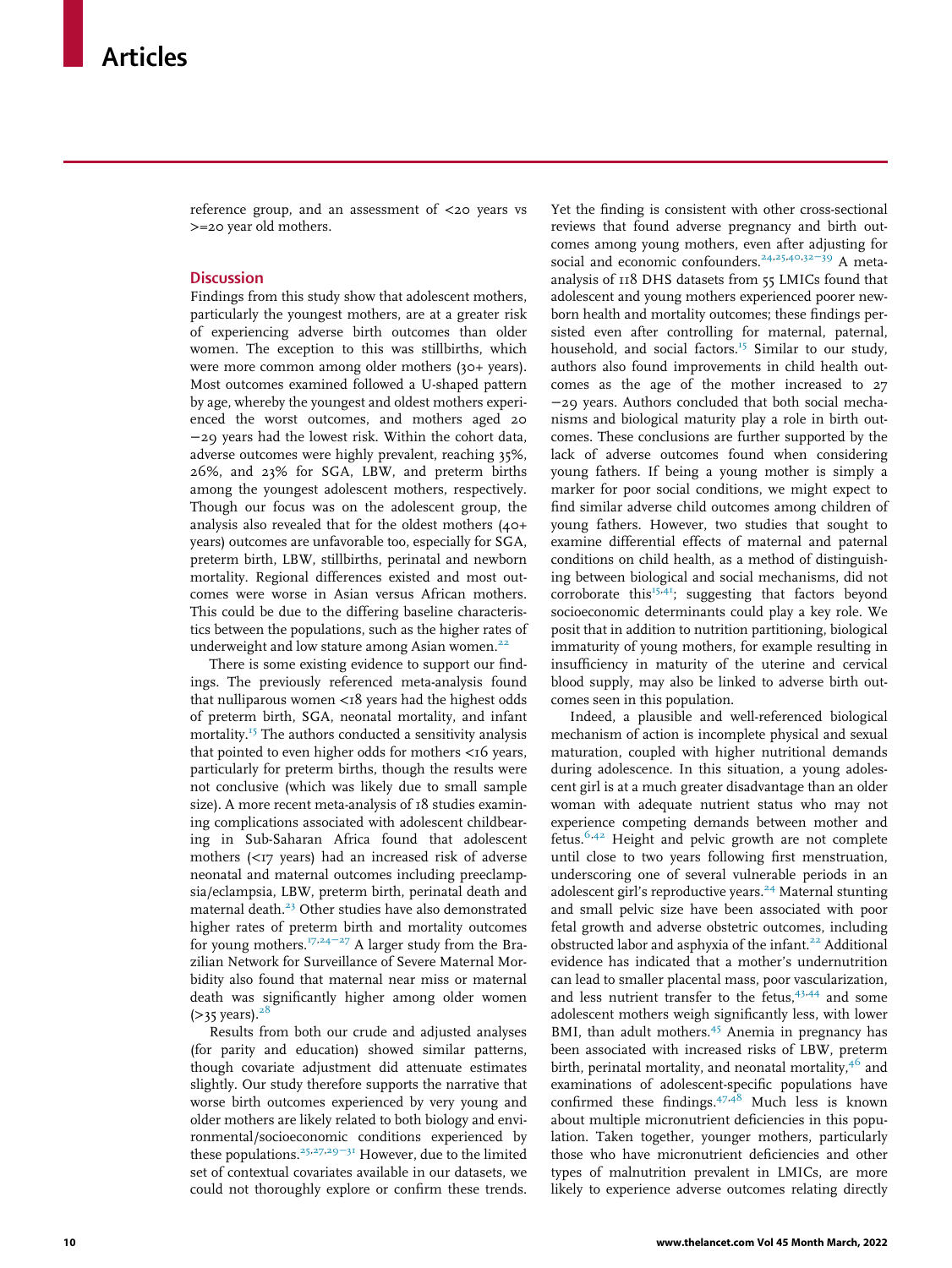to parturition and poor growth and development of the fetus.

While biology is likely to play a role, there may be socioeconomic and other social determinants that contribute to the observed risks for adolescents. Lack of empowerment of adolescent mothers, often due to early marriage, incomplete education, poor access to financial, healthcare and other resources, low decision-making ability, and other context-specific social and gender norms, contribute to reduced agency.<sup>[49](#page-15-3)</sup> Each of these domains of empowerment − alone or together − could lead to adverse pregnancy outcomes through a lack of knowledge of best practices (e.g. relating to nutrition), inadequate resources to exercise these practices, or poor access to quality maternal and other health services because of financial, social, and other barriers. There is evidence to support the link between adolescent wellbeing, pregnancy, and undesirable pregnancy and birth outcomes.[12,](#page-14-25)[45](#page-14-24) A meta-analysis looking at factors influencing the utilization of health services by adolescent mothers in LMICs<sup>[50](#page-15-4)</sup> found that both maternal and paternal education were among the most important factors, along with wealth, media exposure, and urban/ rural residence. Though good quality ANC may not protect adolescents from the biological effects discussed above, authors also noted positive associations between ANC and SBA, and ANC/SBA and postnatal care, underscoring the benefits of prenatal care for adolescent girls.<sup>[50](#page-15-4)</sup> Though our findings clearly demonstrate differences in pregnancy and neonatal outcomes by age, we unfortunately could not discern the relative impact of biological versus environmental factors with the available data.

The association between advanced maternal age and increased risk of adverse birth and maternal outcomes has been found in many studies from high-income countries.51−[55](#page-15-5) Our study provides new data from LMICs to support these findings, particularly for SGA, LBW, preterm births, stillbirths, perinatal mortality and newborn mortality outcomes. These data require immediate attention and action from global agenda setters and country goverments; specifically, tailored interventions to support healthy antenatal care and delivery practices among older mothers are essential. Distinguishing the relative contributions of social conditions and biology in older mothers will require additional research. It is worth noting that many of these trials are now 15+ years old, underscoring a sociodemographic profile of families and communities that has likely changed over time and may have differentially influenced outcomes, particularly for older mothers. Future research that examines this cohort effect would shed light on how the impacts of environmental factors may vary over time.

The analysis had several limitations. As discussed above, we were unable to disentangle the relative contribution of biology versus socioeconomic conditions to the relationship between young age and adverse pregnancy and birth outcomes since we lacked a full set of individual and household-level confounders to adjust for. Thus, the observed associations may be subject to residual confounding (e.g. due to mental health status, empowerment and agency, or others). There is a possibility of some misclassification between stillbirths and early neonatal mortality,<sup>[56](#page-15-6)</sup> though this risk is likely to be lower than usual given that the women were being followed in trials and surveillance systems were probably more stringent. The majority of trials included (13/ 20) assessed gestational age using maternal recall to determine a woman's last menstrual period, which is an important source of error and could result in either over- or under-estimating preterm birth prevalence. However, a sensitivity analysis whereby only trials with ultrasound-confirmed gestational age were included revealed the same U-shaped pattern for preterm births. We did not consider imputing covariate information since, often, missingness was from whole studies or there was >30% missing data and thus imputation would be inappropriate. Similarly, because trials from Africa comprised such a small proportion of our total sample, we may have been unable to discern true differences in outcomes and baseline characteristics by region, especially for the youngest and oldest mothers, which were far fewer in number when compared to the middle range of mothers. Trials that were not conducted in Asia or Africa (calcium supplementation trials) were dropped from the regional analysis entirely, underscoring a gap in evidence for South America and other geographies that were not represented by our data (e.g. the Middle East). Because the supplementation trials included in this analysis were not targeting adolescents exclusively, and a number of the outcomes examined are rare at a population level, this made statistical power problematic. In a best-case scenario, a cohort analysis such as this one could be repeated with large trials that span various geographies and that consist only of adolescent mothers. Also, given the pooled trials had different interventions, varying trial designs and diverse population characteristics, heterogeneity does exist. However, given the scope and objectives of this analysis, we feel its impact on overall inferences is limited.

Despite limitations, this analysis suggests that there are substantial differences in adverse birth and neonatal outcomes by maternal age. Though results are mostly generalizable to LMIC settings, more research is needed to determine if the same patterns exist in high-income countries. Strengths include the use of good quality IPD from prospective RCTs. To estimate outcomes, we controlled for education and parity, two of the most relevant covariates when considering adolescent preg-nancy.<sup>[15](#page-14-6)</sup> Additionally, we have disaggregated maternal age by 6 subgroups compared to the typical cut-off of <18 and ≥18 years, and found that a trend exists for adolescents that puts the youngest mothers at greatest risk.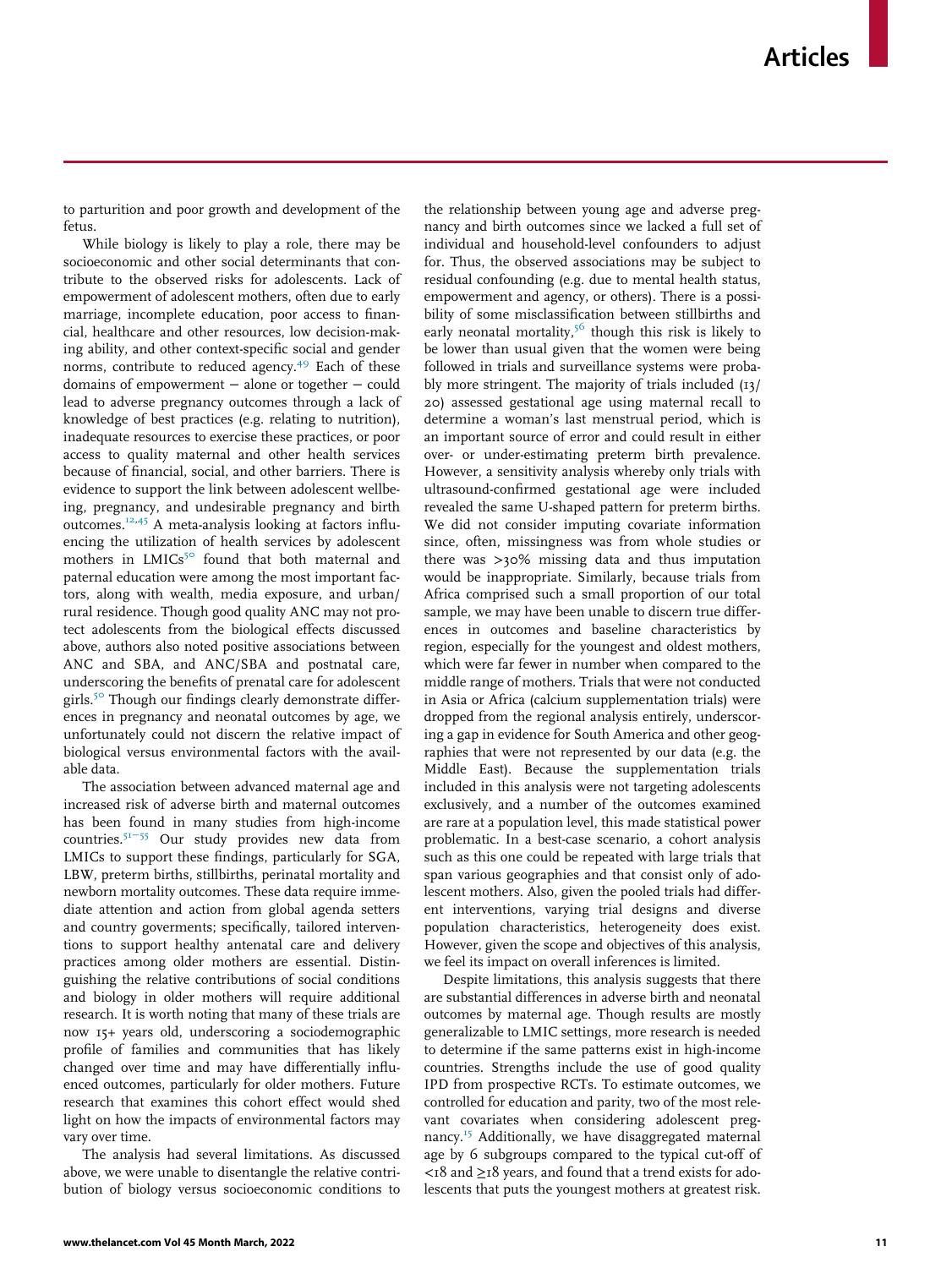<span id="page-13-5"></span>We found that risks also exist for women who are nearing the end of their reproductive years. These findings have important implications for in-country policy and programming initiatives. Adolescent mothers are at a clear disadvantage, both from a biological predisposition for high-risk pregnancies and because of status in a socioeconomic and cultural sense. Targeted strategies should be used to mitigate these risks, especially where contraceptive use is low and adolescent pregnancies are high. Indirect approaches to delay pregnancy may include the initiation of female empowerment programmes, community sensitization to adolescent sexual and reproductive health and rights, and the inclusion of adolescent boys in educational initiatives. Direct approaches may work to increase the provision of adolescent-friendly health services, including the promotion of contraceptive awareness and uptake through schools and other delivery platforms that can reach outof-school adolescents. There is also a need to reach adolescents with quality ANC. A group prenatal care model is one such platform that may benefit and support vulnerable groups of adolescent mothers and improve health outcomes, education, and adherence to pregnancy recommendations.[57](#page-15-7) In addition, prenatal care that includes men has been shown to be effective at improving pregnancy outcomes.<sup>[58](#page-15-8)</sup> On the contrary, efforts to understand advanced age pregnant women, their risk factors, and interventions to prevent adverse outcomes, are also paramount and evidence from this study could be used to better study this neglected group in LMICs.

In conclusion, our analysis demonstrates measurable differences between adolescents and older mothers in LMICs for key birth and mortality outcomes. Though we have yet to uncover the reasons behind the differences, whether biological or environmental, these findings warrant further investigation based on the high prevalence of adolescent pregnancy in LMICs. In the meantime, specific interventions for adolescent and older mothers (40+ years) will be necessary to achieve fewer child deaths and better pregnancy outcomes on a global level. We call on governments, donors and policy-makers to focus on these vulnerable female populations (younger and older prospective mothers) in LMICs to ensure that health pre-pregnancy, delivery and postnatal care is accessible for women and their children.

## <span id="page-13-1"></span><span id="page-13-0"></span>**Contributors**

<span id="page-13-4"></span><span id="page-13-3"></span><span id="page-13-2"></span>ZAB conceptualised the study and wrote the proposal for funding with NA. ECK managed all coordination activities of the study, including with the wider Consortium members. PT performed the systematic review and managed, cleaned, and merged the received individual participant data, with oversight from NA and ECK. SC cleaned/managed all the individual-level data and provided substantial oversight on all analyses, which

were conducted by NA and ECK. Authors named as members of the Global Young Women's Nutrition Investigators Group made substantial intellectual contributions throughout the study as Technical Advisors or Steering Committee members, and/or provided individual-level data. NA and ECK drafted and revised the manuscript with input from all co-authors. All authors can take responsibility for the integrity of the data and accuracy of the data analysis. NA, ECK, and SC had access to the study dataset and ZAB decided to submit the study for publication.

## Funding

Bill and Melinda Gates Foundation(Grant No: [OP1137750\)](#page-13-5).

## Data sharing

Data sharing agreements between The Hospital for Sick Children and relevant institutions were put into place in order to transfer individual participant data for each included trial.

## Declaration of interests

We declare no competing interests.

## Acknowledgments

We would like to thank and acknowledge those who actively engaged in the wider Adolescent Nutrition Consortium through contribution of aggregate data (not applicable to current analysis) or participation in meetings: Caroline Crowther, Alice Rumbold, and Stanley Zlotkin.

## Supplementary materials

Supplementary material associated with this article can be found in the online version at [doi:10.1016/j.](https://doi.org/10.1016/j.eclinm.2022.101309) [eclinm.2022.101309](https://doi.org/10.1016/j.eclinm.2022.101309).

#### References

- 1 UNICEF. Adolescents overview. October 2019. Retrieved [https://](https://data.unicef.org/topic/adolescents/overview/) [data.unicef.org/topic/adolescents/overview/.](https://data.unicef.org/topic/adolescents/overview/) Accessed November 2, 2021.
- 2 [Darroch JE, Woog V, Bankole A, Ashford LS.](http://refhub.elsevier.com/S2589-5370(22)00039-6/sbref0002) Adding It up: Costs [and Benefits of Meeting Contraceptive Needs of Adolescents](http://refhub.elsevier.com/S2589-5370(22)00039-6/sbref0002). Gutt[macher Institute; 2016.](http://refhub.elsevier.com/S2589-5370(22)00039-6/sbref0002)
- 3 Neal S, Zö Z, Matthews Z, et al. The authors acta obstetricia et gynecologica scandinavica. Nordic Fed Soc Obstet Gynecol. 2012;91:1114–1118. [https://doi.org/10.1111/j.1600-](https://doi.org/10.1111/j.1600-0412.2012.01467.x) [0412.2012.01467.x.](https://doi.org/10.1111/j.1600-0412.2012.01467.x)
- 4 Riley T, Sully E, Ahmed Z, Biddlecom A. Estimates of the potential impact of the COVID-19 pandemic on sexual and reproductive health in low-and middle-income countries. Int Perspect Sex Reprod Health. 2020;46:73-76. <https://doi.org/10.1363/46e9020>
- 5 Safdar M, Yasmin M. COVID-19: a threat to educated Muslim women's negotiated identity in Pakistan. Gend Work Organ. 2020. [https://doi.org/10.1111/gwao.12457.](https://doi.org/10.1111/gwao.12457)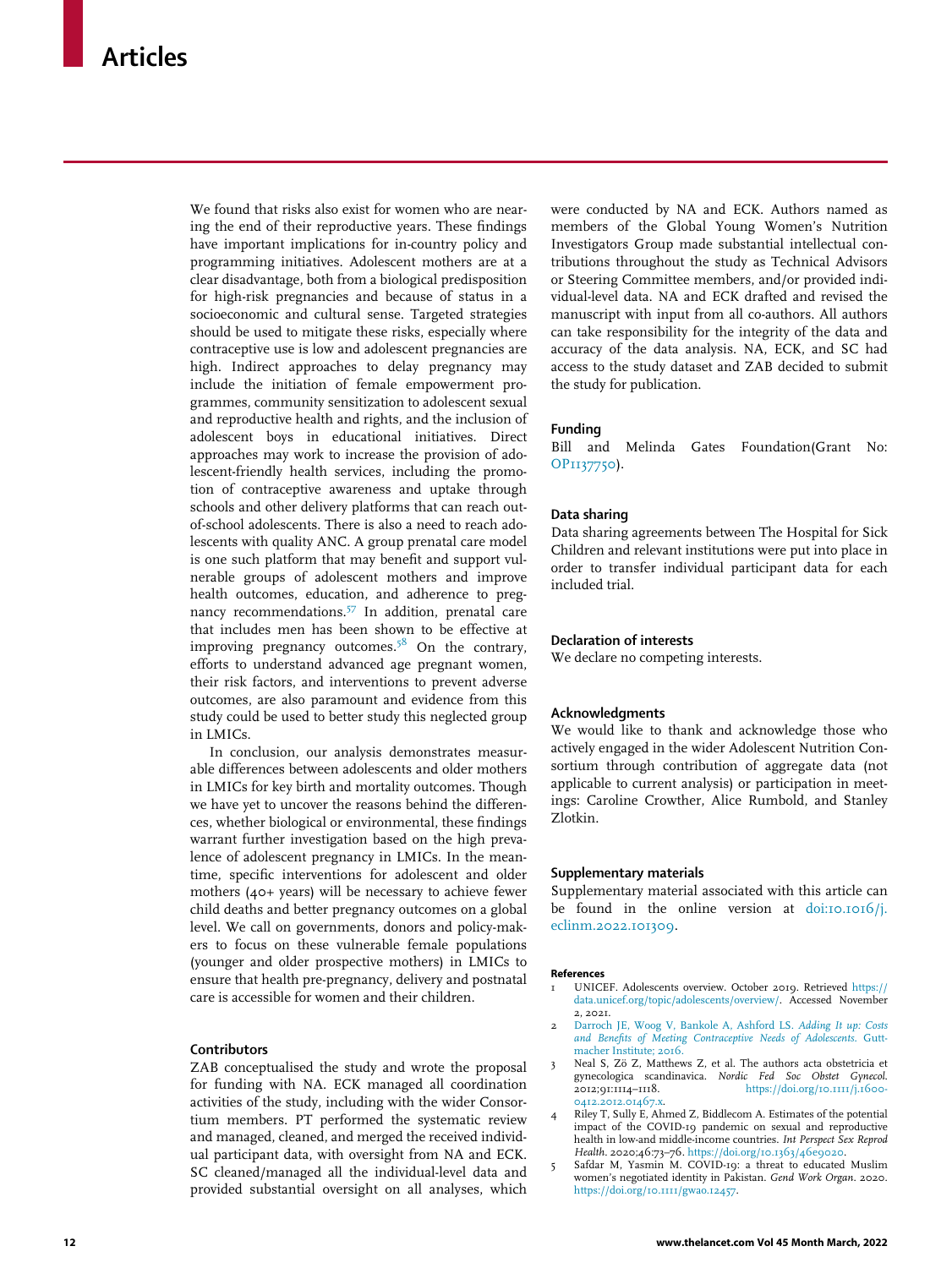- <span id="page-14-0"></span>6 Das JK, Salam RA, Thornburg KL, et al. Nutrition in adolescents: physiology, metabolism, and nutritional needs. Ann N Y Acad Sci. 2017;1393(1):21–33. <https://doi.org/10.1111/NYAS.13330>.
- <span id="page-14-1"></span>7 Christian P, Smith ER, Christian Bill P, Gates M. Adolescent undernutrition: global burden, physiology, and nutritional risks. Rev Artic Ann Nutr Metab. 2018;72:316–328. [https://doi.org/](https://doi.org/10.1159/000488865) [10.1159/000488865.](https://doi.org/10.1159/000488865)
- <span id="page-14-18"></span><span id="page-14-2"></span>8 Scholl TO, Hediger ML, Ances IG. Maternal growth during pregnancy and decreased infant birth weight. Am  $\bar{J}$  Clin Nutr. 1990;51 (5):790–793. [https://academic.oup.com/ajcn/article/51/5/790/](https://academic.oup.com/ajcn/article/51/5/790/4695357) [4695357.](https://academic.oup.com/ajcn/article/51/5/790/4695357) Accessed November 4, 2021.
- <span id="page-14-16"></span>Scholl TO, Hediger ML. A review of the epidemiology of nutrition and adolescent pregnancy: maternal growth during pregnancy and its effect on the fetus. *J Am Coll Nutr.* 1993;12(2):101–107. [https://](https://doi.org/10.1080/07315724.1993.10718289) [doi.org/10.1080/07315724.1993.10718289.](https://doi.org/10.1080/07315724.1993.10718289)
- <span id="page-14-3"></span>Rah JH, Christian P, Shamim AA, Arju UT, Labrique AB, Rashid M. Pregnancy and lactation hinder growth and nutritional status of adolescent girls in rural Bangladesh. J Nutr. 2008;138(8):1505–1511. [https://doi.org/10.1093/jn/138.8.1505.](https://doi.org/10.1093/jn/138.8.1505)
- Gigante DP, Rasmussen KM, Victora CG. Pregnancy increases BMI in adolescents of a population-based birth cohort. *J Nutr*. 2005;135(1):74–80. [https://doi.org/10.1093/jn/135.1.74.](https://doi.org/10.1093/jn/135.1.74)
- <span id="page-14-25"></span>12 Nguyen PH, Scott S, Neupane S, Tran LM, Menon P. Social, biological, and programmatic factors linking adolescent pregnancy and early childhood undernutrition: a path analysis of India's 2016 national family and health survey. Lancet Child Adolesc Health. 2019;3(7):463–473. [https://doi.org/10.1016/S2352-4642\(19\)30110-](https://doi.org/10.1016/S2352-4642(19)30110-5) [5](https://doi.org/10.1016/S2352-4642(19)30110-5). Accessed November 4, 2021.
- <span id="page-14-20"></span><span id="page-14-4"></span>13 Kenya National Bureau of Statistics. Kenya Demographic and Health Survey 2014. Rockville, MD, USA: Kenya National Bureau of Statistics; 2015. [www.DHSprogram.com.](http://www.DHSprogram.com)
- <span id="page-14-5"></span>14 [National Institute of Population Studies, ICF International.](http://refhub.elsevier.com/S2589-5370(22)00039-6/sbref0014) Paki[stan Demographic and Health Survey](http://refhub.elsevier.com/S2589-5370(22)00039-6/sbref0014). Islamabad, Pakistan: National [Institute of Population Studies, ICF International; 2006.](http://refhub.elsevier.com/S2589-5370(22)00039-6/sbref0014)
- <span id="page-14-6"></span>15 Finlay JE, Ozaltin E, Canning D. The association of maternal age with infant mortality, child anthropometric failure, diarrhoea and anaemia for first births: evidence from 55 low-and middle-income<br>countries. BMJ Open. 2011;1:(2) e000226. [https://doi.org/10.1136/](https://doi.org/10.1136/bmjopen-2011-000226) [bmjopen-2011-000226.](https://doi.org/10.1136/bmjopen-2011-000226)
- <span id="page-14-7"></span>16 Kozuki N, Lee ACC, Silveira MF, et al. The associations of parity and maternal age with small-for-gestational-age, preterm, and neonatal and infant mortality: a meta-analysis. BMC Public Health 2013;13 Suppl 3 (Suppl 3):S2. doi:10.1186/1471-2458-13-S3-S2.
- <span id="page-14-8"></span>Althabe F, Moore JL, Gibbons L, et al. Adverse maternal and perinatal outcomes in adolescent pregnancies: the global network's maternal newborn health registry study. Reprod Health 2015;12 Suppl 2 (Suppl 2):S8. doi:10.1186/1742-4755-12-S2-S8.
- <span id="page-14-9"></span>18 Keats EC, Akseer N, Thurairajah P, Cousens S, Bhutta ZA. Multiple-micronutrient supplementation in pregnant adolescents in low- and middle-income countries: a systematic review and a metaanalysis of individual participant data. *Nutr Rev.* 2021. [https://doi.](https://doi.org/10.1093/NUTRIT/NUAB004)<br>[org/10.1093/NUTRIT/NUAB004](https://doi.org/10.1093/NUTRIT/NUAB004).
- <span id="page-14-10"></span>19 [Leyrat C, Caille A, Eldridge S, Kerry S, Dechartres A, Giraudeau B.](http://refhub.elsevier.com/S2589-5370(22)00039-6/sbref0019) [Intervention effect estimates in cluster randomized versus individ](http://refhub.elsevier.com/S2589-5370(22)00039-6/sbref0019)[ually randomized trials: a meta-epidemiological study.](http://refhub.elsevier.com/S2589-5370(22)00039-6/sbref0019) Int J Epidemiol[. 2019;48\(2\):609–619.](http://refhub.elsevier.com/S2589-5370(22)00039-6/sbref0019)
- <span id="page-14-19"></span><span id="page-14-11"></span>20 World Health Organization. Orientation Programme on Adolescent Health for Health-Care Providers. Geneva, Switzerland: World Health Organization; 2006. [https://apps.who.int/iris/handle/](https://apps.who.int/iris/handle/10665/42868) [10665/42868.](https://apps.who.int/iris/handle/10665/42868)
- <span id="page-14-21"></span><span id="page-14-12"></span>World Health Organization. [Global Accelerated Action for the Health](http://refhub.elsevier.com/S2589-5370(22)00039-6/sbref0021) [of Adolescents \(AA-HA!\): Guidance to Support Country Implementa](http://refhub.elsevier.com/S2589-5370(22)00039-6/sbref0021)tion[. Geneva, Switzerland: World Health Organization; 2017.](http://refhub.elsevier.com/S2589-5370(22)00039-6/sbref0021)
- <span id="page-14-22"></span><span id="page-14-13"></span>22 Black RE, Victora CG, Walker SP, et al. Maternal and child undernutrition and overweight in low-income and middle-income countries. Lancet. 2013;382(9890):427–451. [https://doi.org/10.1016/](https://doi.org/10.1016/S0140-6736(13)60937-X) S0140-6736(13)60937-X
- <span id="page-14-14"></span>West K, Shamim A, Mehra S, et al. Effect of maternal multiple micronutrient vs iron-folic acid supplementation on infant mortality and adverse birth outcomes in rural Bangladesh: the JiVitA-3 randomized trial. JAMA. 2014;312(24):2649–2658. [https://doi.](https://doi.org/10.1001/JAMA.2014.16819) [org/10.1001/JAMA.2014.16819.](https://doi.org/10.1001/JAMA.2014.16819)
- <span id="page-14-24"></span><span id="page-14-23"></span><span id="page-14-15"></span>Gibbs C, Wendt A, Peters S, Hogue C. The impact of early age at first childbirth on maternal and infant health. Paediatr Perinat Epidemiol. 2012;26(0 1):259-284. [https://doi.org/10.1111/J.1365-](https://doi.org/10.1111/J.1365-3016.2012.01290.X) [3016.2012.01290.X.](https://doi.org/10.1111/J.1365-3016.2012.01290.X) Suppl 1.
- <span id="page-14-17"></span>Conde-Agudelo A, Belizan J, Lammers C. Maternal-perinatal morbidity and mortality associated with adolescent pregnancy in Latin

America: cross-sectional study. Am J Obstet Gynecol. 2005;192 (2):342–349. [https://doi.org/10.1016/J.AJOG.2004.10.593.](https://doi.org/10.1016/J.AJOG.2004.10.593)

- 26 Chen X, Wen S, Fleming N, Demissie K, Rhoads G, Walker M. Teenage pregnancy and adverse birth outcomes: a large population based retrospective cohort study. Int J Epidemiol. 2007;36(2):368-373. [https://doi.org/10.1093/IJE/DYL284.](https://doi.org/10.1093/IJE/DYL284)
- 27 Scholl T, Hediger M, Huang J, Johnson F, Smith W, Ances I. Young maternal age and parity. Influences on pregnancy outcome. Ann Epidemiol. 1992;2(5):565-575. [https://doi.org/10.1016/1047-](https://doi.org/10.1016/1047-2797(92)90001-7) 797(92)9000<mark>1-</mark>
- 28 Oliveira F, Surita F, Pinto E, Silva J, et al. Severe maternal morbidity and maternal near miss in the extremes of reproductive age: results from a national cross-sectional multicenter study. BMC Pregnancy Childbirth. 2014;14(1). [https://doi.org/10.1186/1471-](https://doi.org/10.1186/1471-2393-14-77) 2393-14-7
- 29 de Vienne CM, Creveuil C, Dreyfus M. Does young maternal age increase the risk of adverse obstetric, fetal and neonatal outcomes: a cohort study. Eur J Obstet Gynecol Reprod Biol. 2009;147(2):151– 156. [https://doi.org/10.1016/J.EJOGRB.2009.08.006.](https://doi.org/10.1016/J.EJOGRB.2009.08.006)
- 30 Scholl T, Hediger M, Salmon R, Belsky D, Ances I. Association between low gynaecological age and preterm birth. Paediatr Perinat Epidemiol. 1989;3(4):357-366. [https://doi.org/10.1111/J.1365-](https://doi.org/10.1111/J.1365-3016.1989.TB00524.X) [3016.1989.TB00524.X.](https://doi.org/10.1111/J.1365-3016.1989.TB00524.X)
- 31 Strobino D, Ensminger M, Kim Y, Nanda J. Mechanisms for maternal age differences in birth weight. Am J Epidemiol. 1995;142 (5):504–514. [https://doi.org/10.1093/OXFORDJOURNALS.AJE.](https://doi.org/10.1093/OXFORDJOURNALS.AJE.A117668) [A117668.](https://doi.org/10.1093/OXFORDJOURNALS.AJE.A117668)
- 32 Pergialiotis V, Vlachos D, Gkioka E, Tsotra K, Papantoniou N, Vlachos G. Teenage pregnancy antenatal and perinatal morbidity: results from a tertiary centre in Greece. J Obstet Gynaecol. 2015;35 (6):595–599. [https://doi.org/10.3109/01443615.2014.991285.](https://doi.org/10.3109/01443615.2014.991285)
- 33 Ganchimeg T, Mori R, Ota E, et al. Maternal and perinatal outcomes among nulliparous adolescents in low- and middle-income countries: a multi-country study. BJOG. 2013;120(13):1622–1630. <https://doi.org/10.1111/1471-0528.12391>.
- Ganchimeg T, Ota E, Morisaki N, et al. Pregnancy and childbirth outcomes among adolescent mothers: a world health organization multicountry study. BJOG. 2014;121 Suppl:40–48. [https://doi.org/](https://doi.org/10.1111/1471-0528.12630) [10.1111/1471-0528.12630.](https://doi.org/10.1111/1471-0528.12630)
- Thaithae S, Thato R. Obstetric and perinatal outcomes of teenage pregnancies in Thailand. J Pediatr Adolesc Gynecol. 2011;24(6):342– 346. [https://doi.org/10.1016/J.JPAG.2011.02.009.](https://doi.org/10.1016/J.JPAG.2011.02.009) 36 Shrim A, Ates S, Mallozzi A, et al. Is young maternal age really a
- risk factor for adverse pregnancy outcome in a Canadian tertiary referral hospital? J Pediatr Adolesc Gynecol. 2011;24(4):218–222. [https://doi.org/10.1016/J.JPAG.2011.02.008.](https://doi.org/10.1016/J.JPAG.2011.02.008)
- Bildircin F, Kurtoglu E, Kokcu A, Işik Y, Ozkarci M, Kuruoglu S. Comparison of perinatal outcome between adolescent and adult pregnancies. J Matern Fetal Neonatal Med. 2014;27(8):829–832. [https://doi.org/10.3109/14767058.2013.829816.](https://doi.org/10.3109/14767058.2013.829816)
- 38 Malabarey O, Balayla J, Klam S, Shrim A, Abenhaim H. Pregnancies in young adolescent mothers: a population-based study on 37 million births. J Pediatr Adolesc Gynecol. 2012;25(2):98–102. <https://doi.org/10.1016/J.JPAG.2011.09.004>.
- Figuerêdo ED, Filho FL, Lamy ZC, da Silva AAM. Maternal age and adverse perinatal outcomes in a birth cohort (BRISA) from a Northeastern Brazilian city. Rev Bras Ginecol e Obstet. 2014;36(12). <https://doi.org/10.1590/SO100-720320140005161>.
- 40 Gupta N, Kiran U, Bhal K. Teenage pregnancies: obstetric characteristics and outcome. Eur J Obstet Gynecol Reprod Biol. 2008;137 (2):165–171. [https://doi.org/10.1016/J.EJOGRB.2007.06.013.](https://doi.org/10.1016/J.EJOGRB.2007.06.013)
- Subramanian S, Ackerson L, Smith G. Parental BMI and childhood undernutrition in India: an assessment of intrauterine influence. Pediatrics. 2010;126(3). [https://doi.org/10.1542/PEDS.2010-0222.](https://doi.org/10.1542/PEDS.2010-0222)
- King J. The risk of maternal nutritional depletion and poor outcomes increases in early or closely spaced pregnancies. J Nutr. 2003;133(5 Suppl 2). <https://doi.org/10.1093/JN/133.5.1732S>.
- 43 Christian P. Micronutrients, birth weight, and survival. Annu Rev Nutr. 2010;30:83–104. [https://doi.org/10.1146/ANNUREV.](https://doi.org/10.1146/ANNUREV.NUTR.012809.104813) [NUTR.012809.104813.](https://doi.org/10.1146/ANNUREV.NUTR.012809.104813)
- Richard K, Holland O, Landers K, et al. Review: effects of maternal micronutrient supplementation on placental function.<br>
Placenta. 2017;54:38-44. https://doi.org/10.1016/J.PLAPlacenta. 2017;54:38-44. [https://doi.org/10.1016/J.PLA-](https://doi.org/10.1016/J.PLACENTA.2016.12.022)[CENTA.2016.12.022.](https://doi.org/10.1016/J.PLACENTA.2016.12.022)
- 45 Nguyen P, Sanghvi T, Tran L, et al. The nutrition and health risks faced by pregnant adolescents: insights from a cross-sectional study in Bangladesh. PLoS ONE. 2017;12(6). [https://doi.org/10.1371/](https://doi.org/10.1371/JOURNAL.PONE.0178878) [JOURNAL.PONE.0178878.](https://doi.org/10.1371/JOURNAL.PONE.0178878)